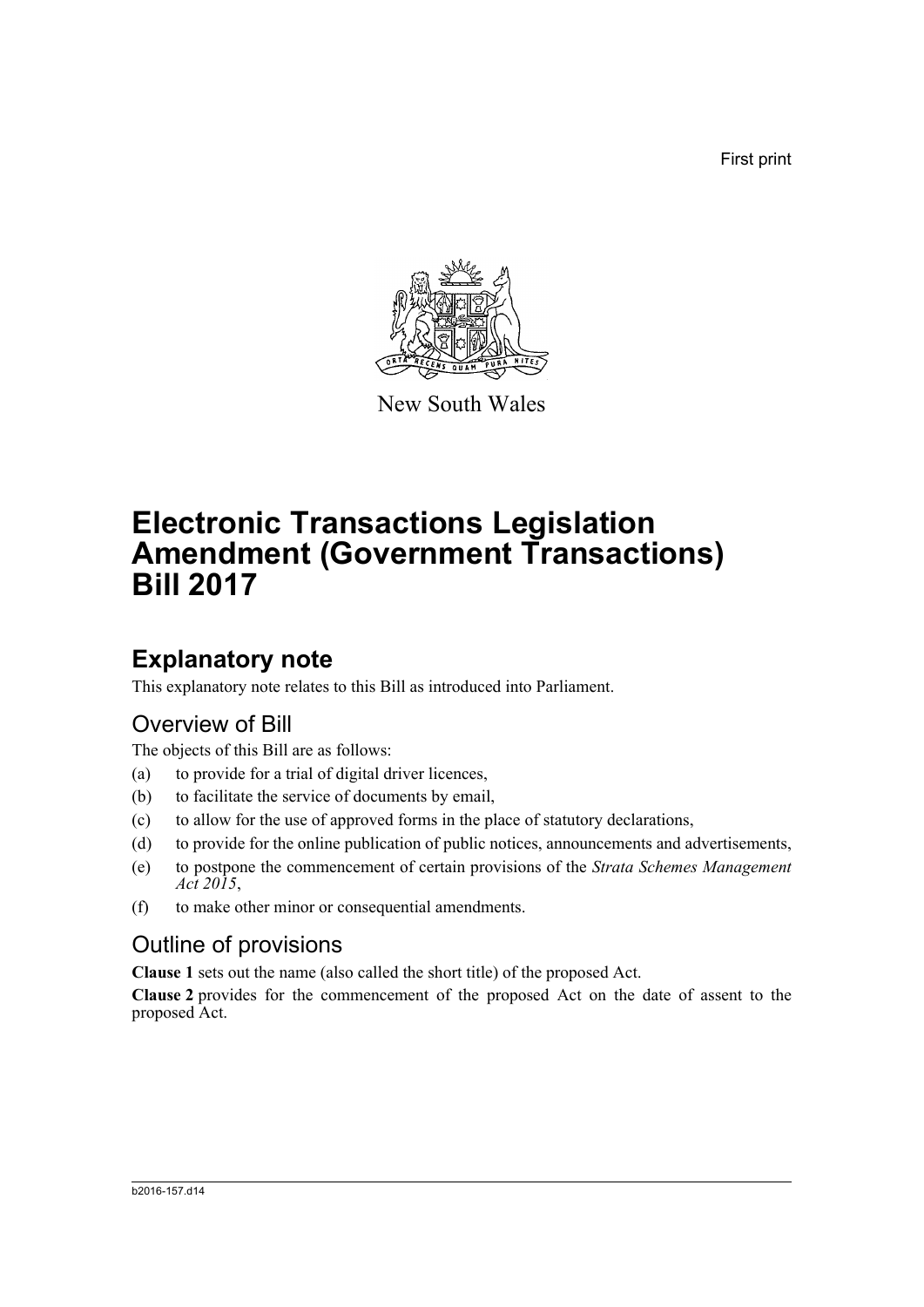### **Schedule 1 Amendments relating to electronic service of documents**

**Schedule 1** amends various Acts and regulations to allow notices and other documents to be served by sending the notice or other document to an email address specified by the intended recipient or by other means as may be prescribed by the regulations.

### **Schedule 2 Amendments relating to statutory declarations**

**Schedule 2** amends various Acts and regulations to remove provisions requiring information or documents to be provided in the form of a statutory declaration and instead allowing for the information or documents be provided in an approved form. It is currently an offence under Part 5A of the *Crimes Act 1900* to knowingly provide false or misleading information, or provide false or misleading documents, in purported compliance with a law of the State.

### **Schedule 3 Amendments relating to online publication of notices**

**Schedule 3** amends various Acts to provide for the online publication of government notices rather than limiting publication to newspapers or other print media.

### **Schedule 4 Amendments relating to outdated provisions**

**Schedule 4** makes minor amendments to various Acts and a regulation to remove references to outdated concepts in relation to service of documents and copies of documents.

### **Schedule 5 Amendment of Road Transport Act 2013 No 18 relating to digital driver licence trial**

**Schedule 5** amends the *Road Transport Act 2013* to insert proposed Part 3.7 (proposed sections  $61A-61G$ ) to provide for a trial of digital driver licences.

Proposed section 61A defines certain terms used in the proposed Part.

Proposed section 61B sets out the object of the proposed Part which is to facilitate a trial for the use and display of digital driver licences.

Proposed section 61C provides that the digital driver licence trial ends 12 months after the day on which the proposed Part commences or on such other day (not being more than 2 years after the commencement of the proposed Part) as may be specified by the Minister, with the concurrence of the Minister for Police and the Minister for Finance, Services and Property.

Proposed section 61D provides that a digital driver licence is not a driver licence and sets out the purposes for which a digital driver licence may be used or displayed.

Proposed section 61E provides that authorisation of a person to participate in the digital driver licence is subject to the terms and conditions imposed by the Secretary of the Department of Finance, Services and Innovation.

Proposed section 61F makes provision for the use and release of information (including photographs) from the NSW driver licence register for the purposes of the digital driver licence trial.

Proposed section 61G allows for the delegation of the Secretary's functions under the proposed Part.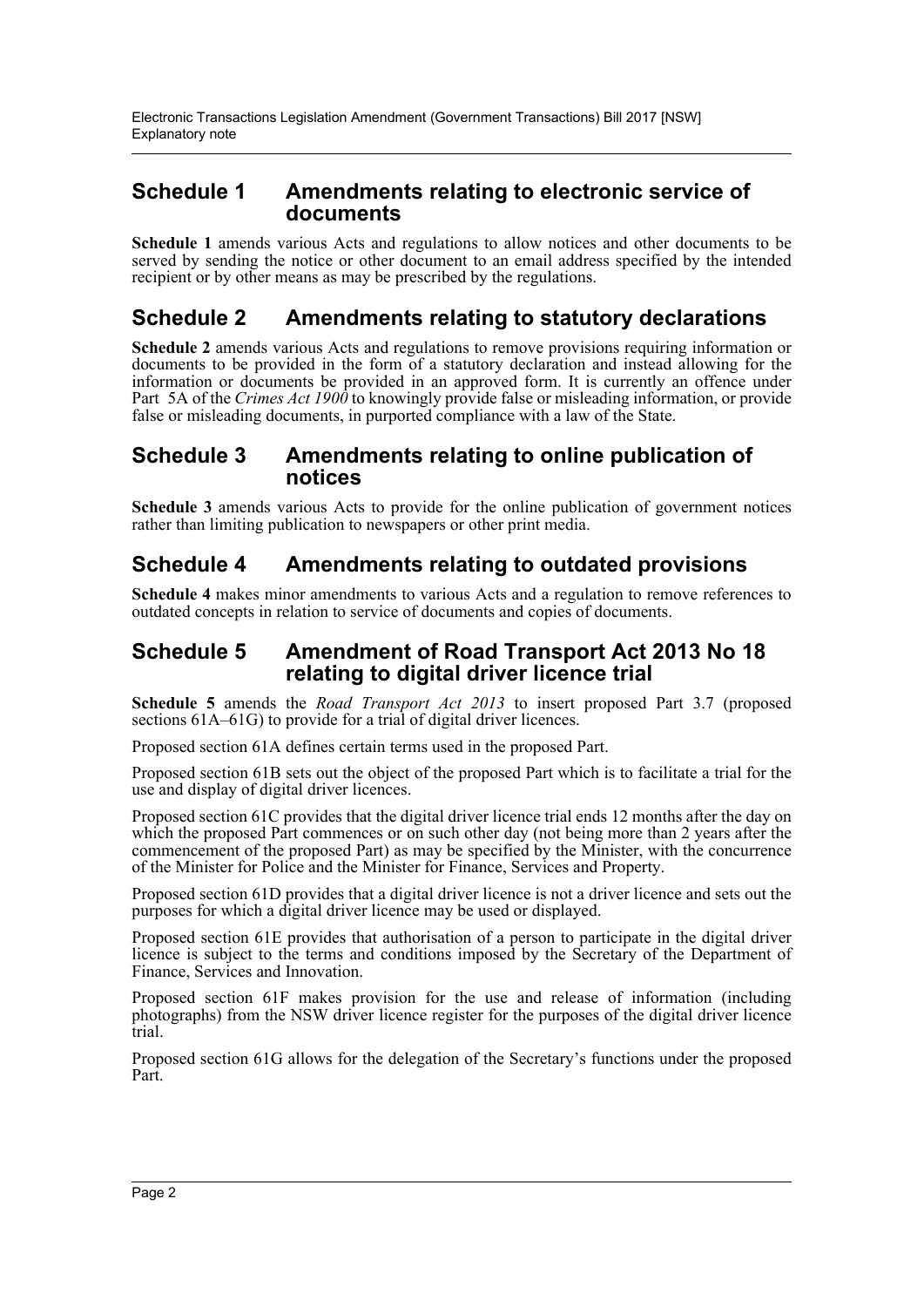Electronic Transactions Legislation Amendment (Government Transactions) Bill 2017 [NSW] Explanatory note

### **Schedule 6 Amendments relating to commencement of Strata Schemes Management Act 2015**

**Schedule 6 [1]** postpones, until 1 January 2018, the commencement of Part 11 of, and clause 15 of Schedule 1 and clause 16 of Schedule 3 to, the *Strata Schemes Management Act 2015*. Those provisions relate to a scheme for the rectification of building defects in new strata schemes.

**Schedule 6 [2]** makes a consequential amendment to the *Strata Schemes Management Regulation 2016*.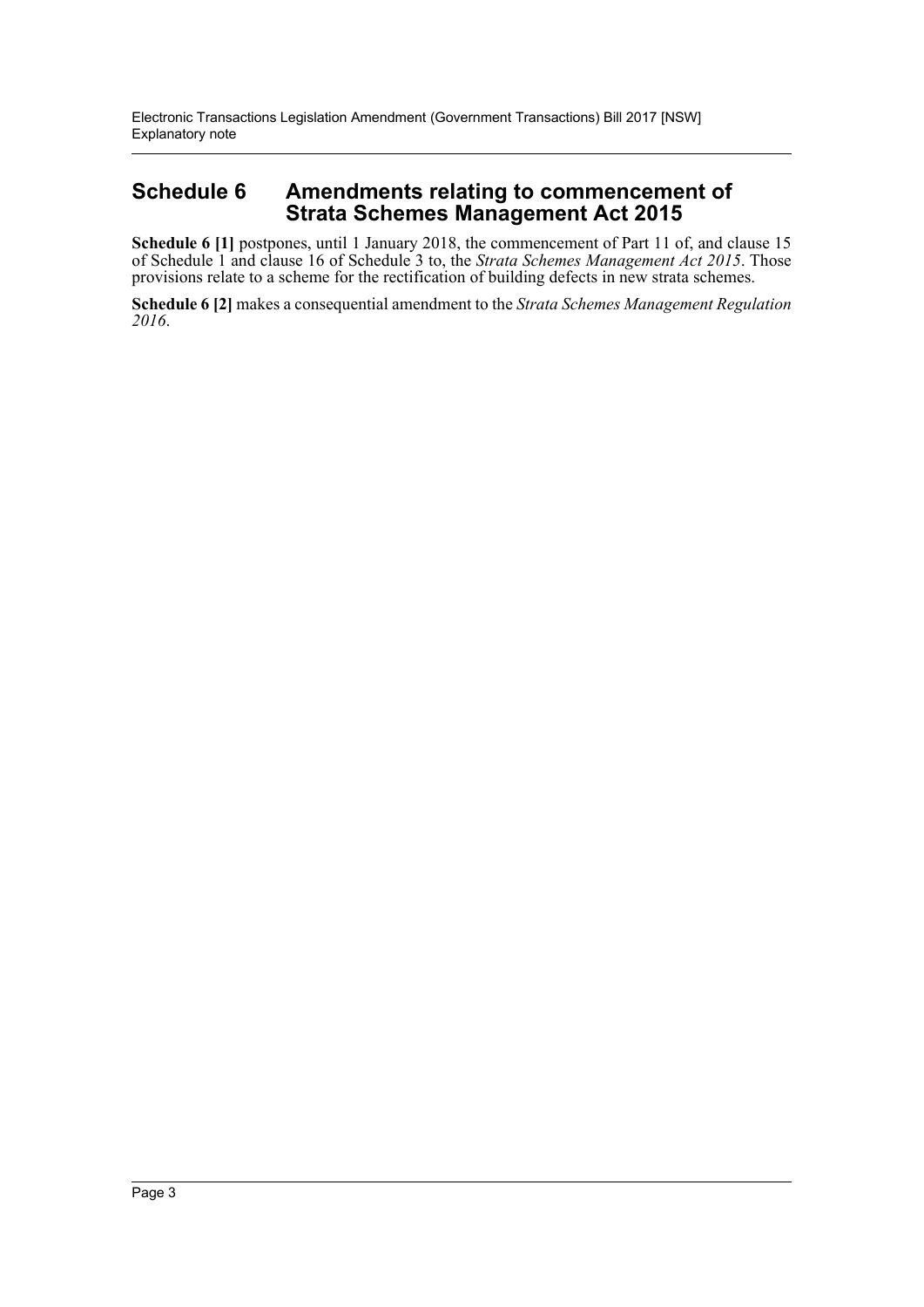First print



New South Wales

# **Electronic Transactions Legislation Amendment (Government Transactions) Bill 2017**

# **Contents**

|                   |   |                                                                                            | Page           |
|-------------------|---|--------------------------------------------------------------------------------------------|----------------|
|                   |   |                                                                                            |                |
|                   |   | Name of Act                                                                                | $\overline{2}$ |
|                   | 2 | Commencement                                                                               | 2              |
| Schedule 1        |   | Amendments relating to electronic service of documents                                     | 3              |
| <b>Schedule 2</b> |   | Amendments relating to statutory declarations                                              | 19             |
| Schedule 3        |   | Amendments relating to online publication of notices                                       | 24             |
| Schedule 4        |   | Amendments relating to outdated provisions                                                 | 26             |
| Schedule 5        |   | Amendment of Road Transport Act 2013 No 18 relating to digital<br>driver licences          | 27             |
| Schedule 6        |   | <b>Amendments relating to commencement of Strata Schemes</b><br><b>Management Act 2015</b> | 30             |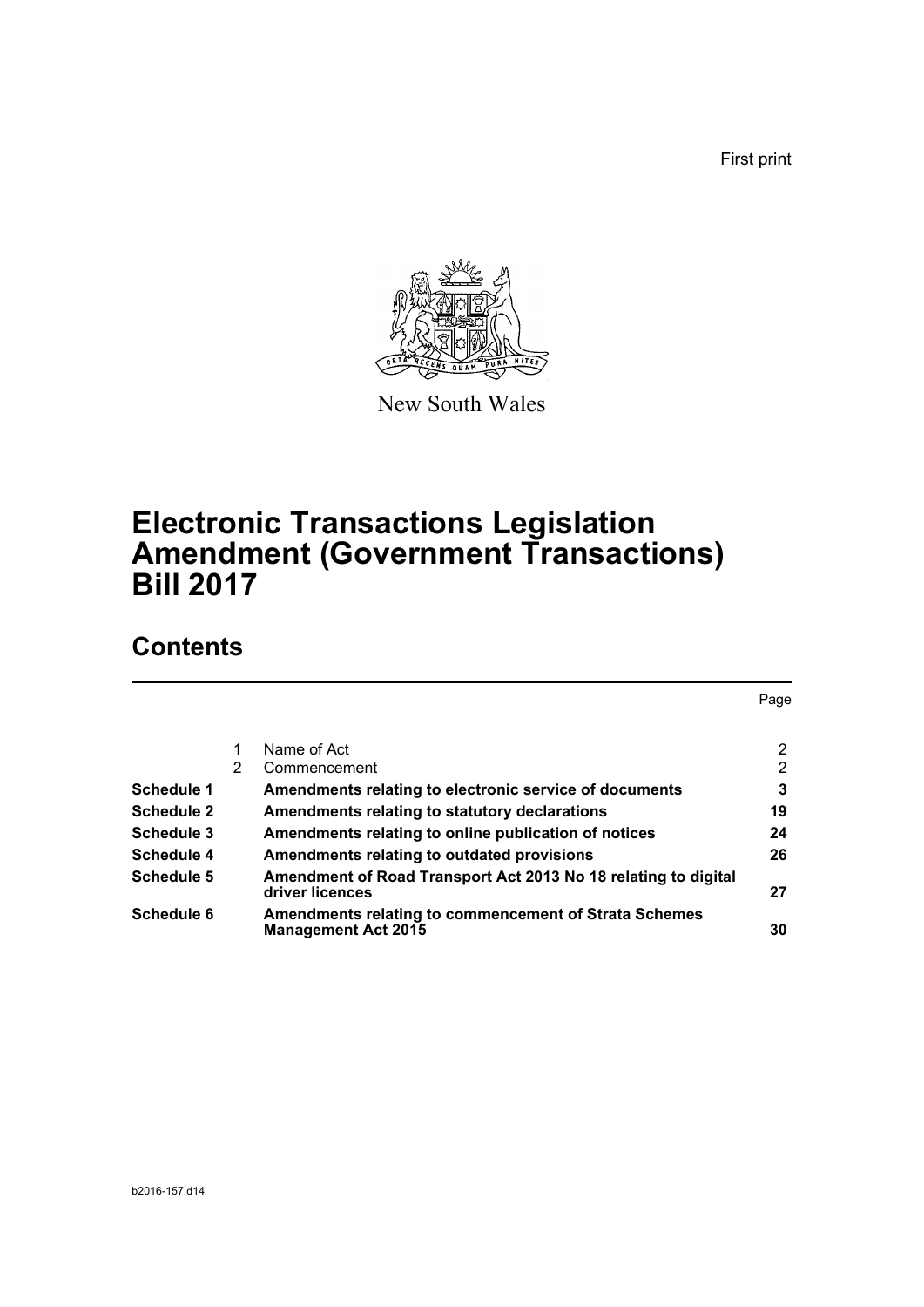

New South Wales

# **Electronic Transactions Legislation Amendment (Government Transactions) Bill 2017**

No , 2017

### **A Bill for**

An Act to amend various Acts and regulations to provide for electronic service and publication of documents and the use of electronic forms; to amend the *Road Transport Act 2013* to provide for a trial of digital driver licences; and for other purposes.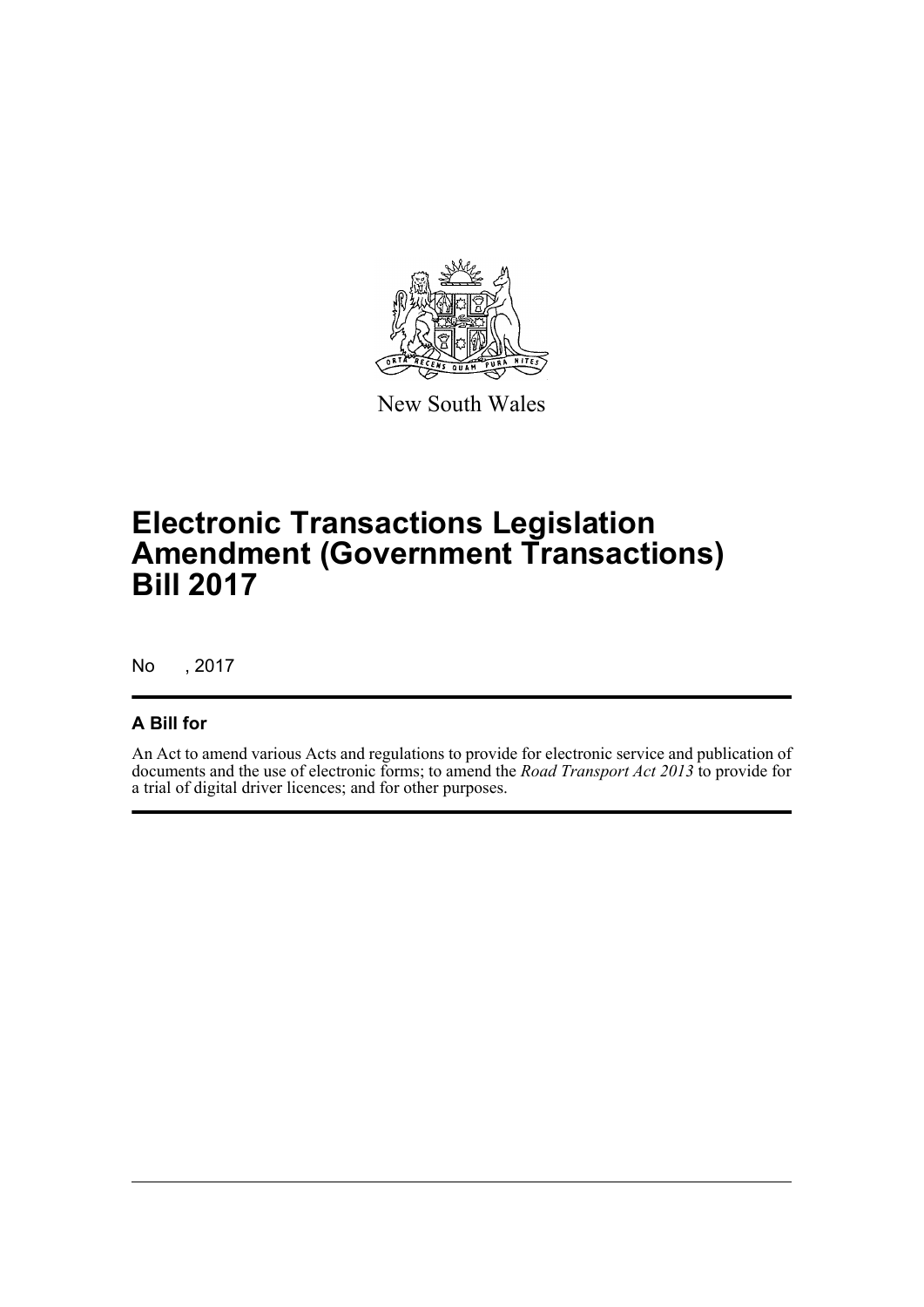Electronic Transactions Legislation Amendment (Government Transactions) Bill 2017 [NSW]

<span id="page-5-1"></span><span id="page-5-0"></span>

| The Legislature of New South Wales enacts:                                                            |        |
|-------------------------------------------------------------------------------------------------------|--------|
| Name of Act                                                                                           | 2      |
| This Act is the Electronic Transactions Legislation Amendment (Government)<br>Transactions) Act 2017. | 3<br>4 |
| Commencement                                                                                          | 5      |
| This Act commences on the date of assent to this Act.                                                 | 6      |
|                                                                                                       |        |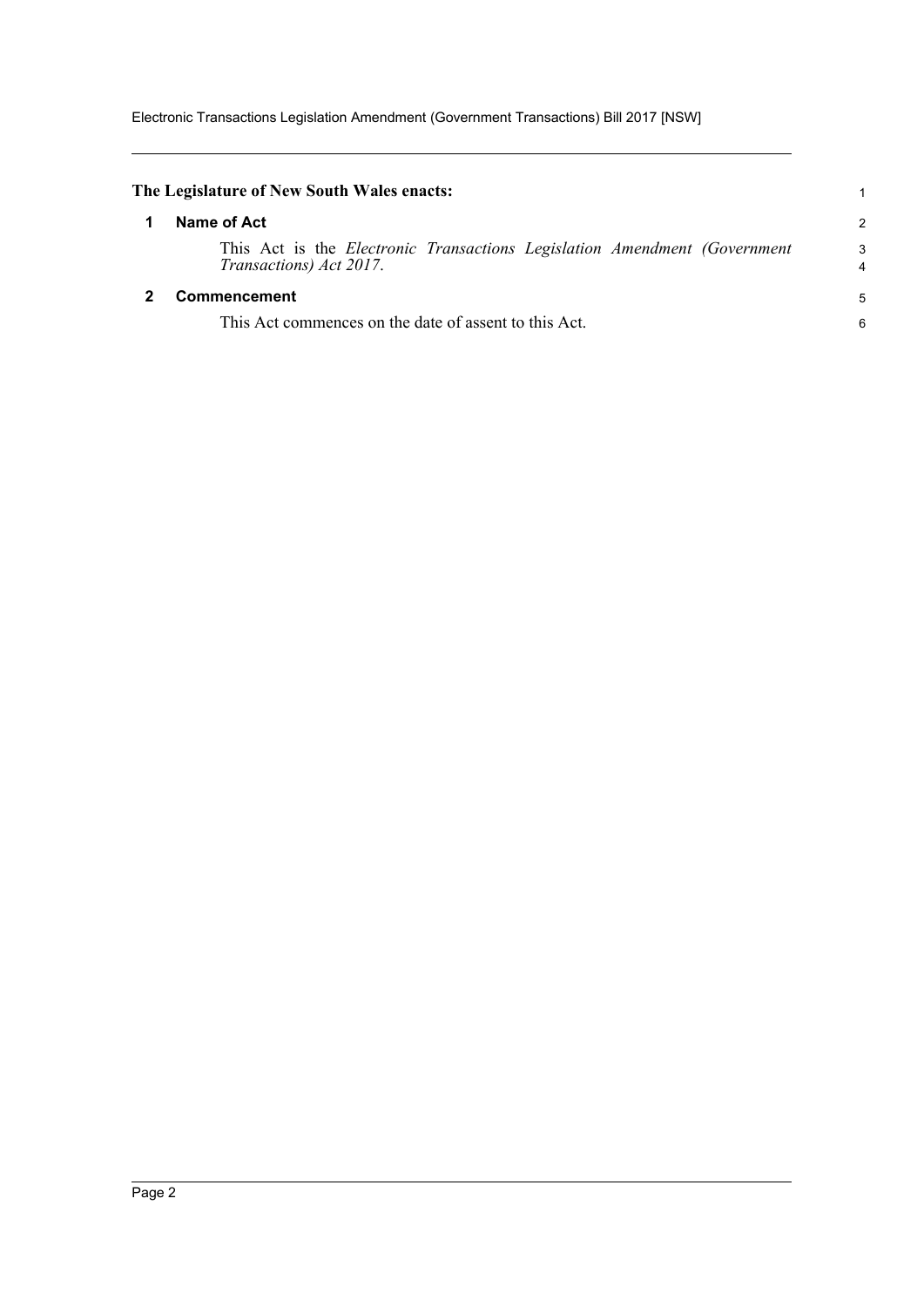<span id="page-6-0"></span>

|       | <b>Schedule 1</b>                          | Amendments relating to electronic service of<br>documents                                                                                                                                                                                                                                                                                     |                                     |  |  |  |  |  |
|-------|--------------------------------------------|-----------------------------------------------------------------------------------------------------------------------------------------------------------------------------------------------------------------------------------------------------------------------------------------------------------------------------------------------|-------------------------------------|--|--|--|--|--|
| 1.1   |                                            | Adoption Act 2000 No 75                                                                                                                                                                                                                                                                                                                       | 3                                   |  |  |  |  |  |
|       | <b>Section 197 Manner of giving notice</b> |                                                                                                                                                                                                                                                                                                                                               |                                     |  |  |  |  |  |
|       |                                            | Omit section 197 (1). Insert instead:                                                                                                                                                                                                                                                                                                         | 5                                   |  |  |  |  |  |
|       | (1)                                        | Any notice required to be given to a person under this Act may be given:<br>personally or by post, or<br>(a)<br>by email to an email address specified by the person for the service of<br>(b)<br>documents of that kind, or<br>by any other method authorised by the regulations for the service of<br>(c)                                   | 6<br>$\overline{7}$<br>8<br>9<br>10 |  |  |  |  |  |
|       |                                            | documents of that kind.                                                                                                                                                                                                                                                                                                                       | 11                                  |  |  |  |  |  |
| 1.2   |                                            | <b>Adoption Regulation 2015</b>                                                                                                                                                                                                                                                                                                               | 12                                  |  |  |  |  |  |
| [1]   |                                            | Clause 47 Notification of assessment of applicants for adoption                                                                                                                                                                                                                                                                               | 13                                  |  |  |  |  |  |
|       |                                            | Omit "served personally or by post" from clause 47 (1).                                                                                                                                                                                                                                                                                       | 14                                  |  |  |  |  |  |
| [2]   | <b>Clause 47 (1A)</b>                      |                                                                                                                                                                                                                                                                                                                                               |                                     |  |  |  |  |  |
|       | Insert after clause $47(1)$ :              |                                                                                                                                                                                                                                                                                                                                               |                                     |  |  |  |  |  |
|       | (1A)                                       | Notice that is required to be given to a person under this clause may be given:<br>personally or by post, or<br>(a)<br>by email to an email address specified by the person for the service of<br>(b)                                                                                                                                         | 17<br>18<br>19                      |  |  |  |  |  |
|       |                                            | documents of that kind, or<br>by any other method authorised by the regulations for the service of<br>(c)<br>documents of that kind.                                                                                                                                                                                                          | 20<br>21<br>22                      |  |  |  |  |  |
| $[3]$ | adoption                                   | Clause 61 Notification of assessment of authorised carers who are applicants for                                                                                                                                                                                                                                                              | 23<br>24                            |  |  |  |  |  |
|       |                                            | Omit "served personally or by post" from clause 61 (1).                                                                                                                                                                                                                                                                                       | 25                                  |  |  |  |  |  |
| [4]   | <b>Clause 61 (1A)</b>                      |                                                                                                                                                                                                                                                                                                                                               | 26                                  |  |  |  |  |  |
|       |                                            | Insert after clause $61$ (1):                                                                                                                                                                                                                                                                                                                 | 27                                  |  |  |  |  |  |
|       | (1A)                                       | Notice that is required to be given to a person under this clause may be given:<br>personally or by post, or<br>(a)<br>by email to an email address specified by the person for the service of<br>(b)<br>documents of that kind, or<br>by any other method authorised by the regulations for the service of<br>(c)<br>documents of that kind. | 28<br>29<br>30<br>31<br>32<br>33    |  |  |  |  |  |
| 1.3   |                                            | <b>Agricultural Tenancies Act 1990 No 64</b>                                                                                                                                                                                                                                                                                                  | 34                                  |  |  |  |  |  |
|       |                                            | <b>Section 28 Service of documents</b>                                                                                                                                                                                                                                                                                                        | 35                                  |  |  |  |  |  |
|       |                                            | Omit section 28 (1) (d). Insert instead:                                                                                                                                                                                                                                                                                                      | 36                                  |  |  |  |  |  |
|       |                                            | by email to an email address specified by the person for the service of<br>(d)<br>documents of that kind, or                                                                                                                                                                                                                                  | 37<br>38                            |  |  |  |  |  |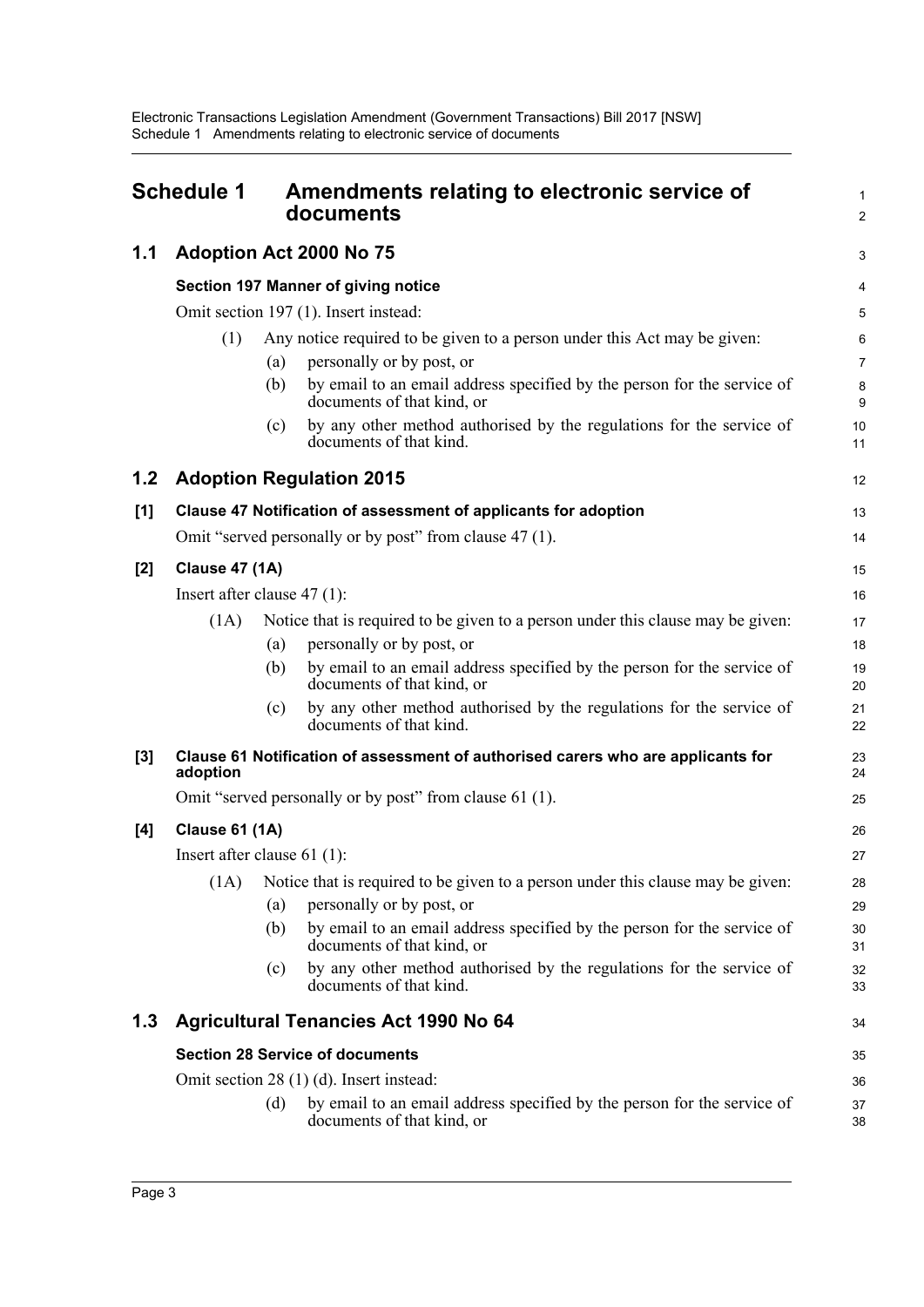|       | (e)                                           | by any other method authorised by the regulations for the service of<br>documents of that kind.                            | $\mathbf{1}$<br>$\overline{2}$ |
|-------|-----------------------------------------------|----------------------------------------------------------------------------------------------------------------------------|--------------------------------|
| 1.4   | Architects Act 2003 No 89                     |                                                                                                                            | 3                              |
|       | Section 78 How notice is to be given          |                                                                                                                            | 4                              |
|       | Omit section 78 (1). Insert instead:          |                                                                                                                            | 5                              |
|       | (1)                                           | A requirement under this Act that a person be given notice is a requirement<br>that the person be given notice in writing: | 6<br>7                         |
|       | (a)                                           | personally or by post, or                                                                                                  | 8                              |
|       | (b)                                           | by email to an email address specified by the person for the service of<br>notices of that kind, or                        | 9<br>10                        |
|       | (c)                                           | by any other method authorised by the regulations for the service of<br>notices of that kind.                              | 11<br>12                       |
| 1.5   |                                               | Assisted Reproductive Technology Act 2007 No 69                                                                            | 13                             |
|       | Section 67 How notice is to be given          |                                                                                                                            | 14                             |
|       | Omit section 67 (1). Insert instead:          |                                                                                                                            | 15                             |
|       | (1)                                           | A requirement under this Act that a person be given notice is a requirement<br>that the person be given notice:            | 16<br>17                       |
|       | (a)                                           | personally or by post, or                                                                                                  | 18                             |
|       | (b)                                           | by email to an email address specified by the person for the service of<br>notices of that kind, or                        | 19<br>20                       |
|       | (c)                                           | by any other method authorised by the regulations for the service of<br>notices of that kind.                              | 21<br>22                       |
| 1.6   | Biofuels Act 2007 No 23                       |                                                                                                                            | 23                             |
| [1]   |                                               | <b>Schedule 2 Constitution and procedure of Expert Panel</b>                                                               | 24                             |
|       |                                               | Omit "personally or by post" from clause $5(1)(e)$ .                                                                       | 25                             |
|       | for that purpose".                            | Insert instead "personally, by post or by email to an email address provided by the member                                 | 26<br>27                       |
| [2]   | Schedule 2, clause 13                         |                                                                                                                            | 28                             |
|       |                                               | Omit "facsimile or other transmission" from clause 13 (5).                                                                 | 29                             |
|       | Insert instead "electronic transmission".     |                                                                                                                            | 30                             |
| 1.7   | <b>No 46</b>                                  | <b>Building and Construction Industry Security of Payment Act 1999</b>                                                     | 31<br>32                       |
| [1]   | <b>Section 31 Service of notices</b>          |                                                                                                                            | 33                             |
|       | Omit "or facsimile" from section $31(1)(c)$ . |                                                                                                                            | 34                             |
| $[2]$ | Section 31 (1) (d) and (d1)                   |                                                                                                                            | 35                             |
|       | Omit section 31 (1) (d). Insert instead:      |                                                                                                                            | 36                             |
|       | (d)                                           | by email to an email address specified by the person for the service of<br>notices of that kind, or                        | 37<br>38                       |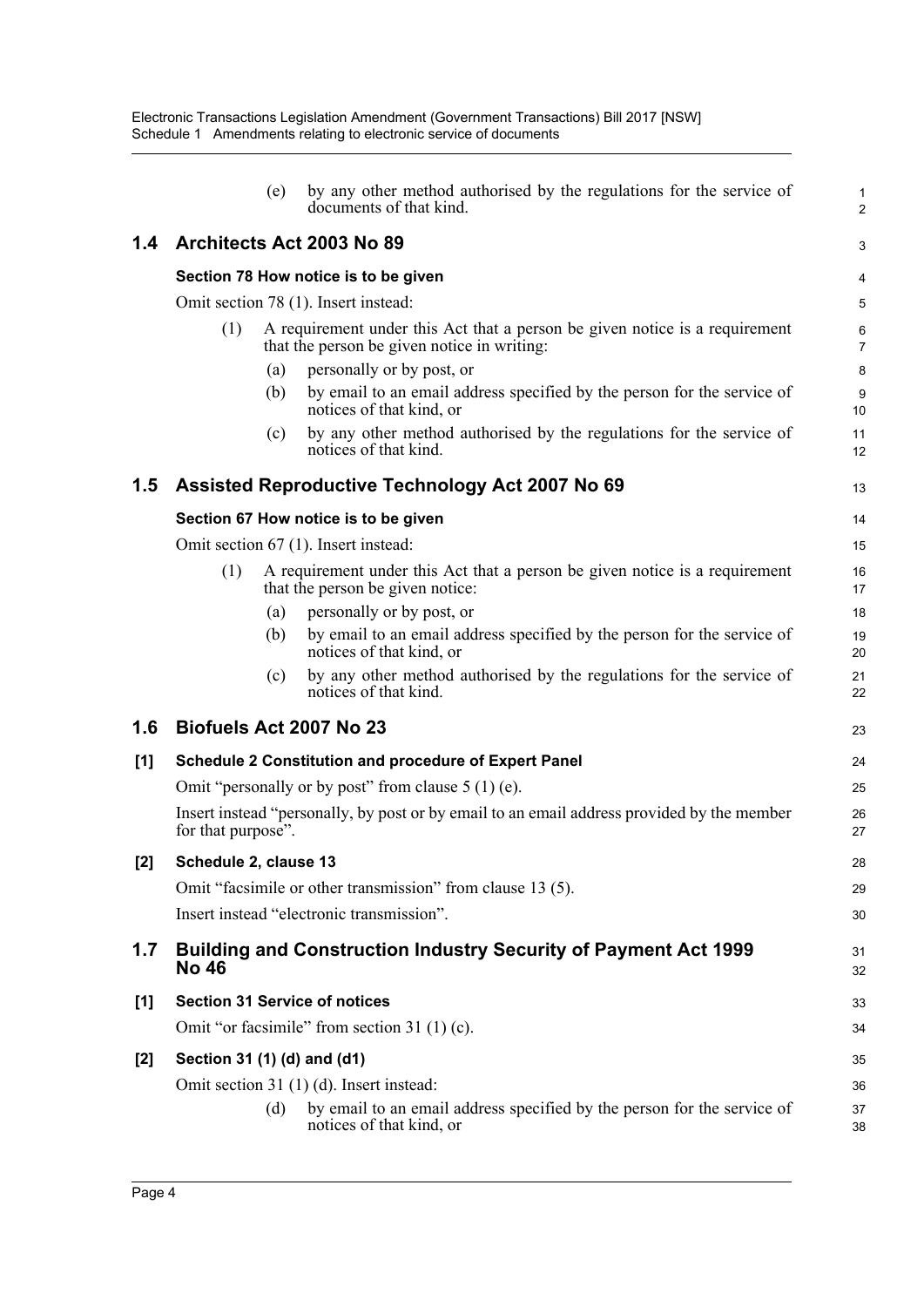|       |                                        | (d1) |            | by any other method authorised by the regulations for the service of<br>notices of that kind, or                                                             | 1<br>$\overline{c}$ |
|-------|----------------------------------------|------|------------|--------------------------------------------------------------------------------------------------------------------------------------------------------------|---------------------|
| 1.8   |                                        |      |            | Building Professionals Act 2005 No 115                                                                                                                       | 3                   |
| [1]   | <b>Section 88 Service of documents</b> |      |            |                                                                                                                                                              |                     |
|       |                                        |      |            | Omit section 88 (1) (a) (iii). Insert instead:                                                                                                               | $\overline{5}$      |
|       |                                        |      | (iii)      | email to an email address specified by the person for the service<br>of documents of that kind, or                                                           | 6<br>$\overline{7}$ |
|       |                                        |      | (iv)       | any other method authorised by the regulations for the service of<br>documents of that kind, or                                                              | 8<br>9              |
| $[2]$ | Section 88 (1) (b) (ii) and (iii)      |      |            |                                                                                                                                                              | 10                  |
|       |                                        |      |            | Omit section $88(1)(b)(ii)$ . Insert instead:                                                                                                                | 11                  |
|       |                                        |      | (i)        | email to an email address specified by the body corporate for the<br>service of documents of that kind, or                                                   | 12<br>13            |
|       |                                        |      | (iii)      | any other method authorised by the regulations for the service of<br>documents of that kind.                                                                 | 14<br>15            |
| 1.9   |                                        |      |            | <b>Companion Animals Act 1998 No 87</b>                                                                                                                      | 16                  |
|       |                                        |      |            | Section 95A How notice is to be given to owners                                                                                                              | 17                  |
|       |                                        |      |            | Omit section 95A (2). Insert instead:                                                                                                                        | 18                  |
|       | (2)                                    |      | concerned: | Notice to which this section applies is to be given in writing to the owner                                                                                  | 19<br>20            |
|       |                                        | (a)  |            | personally or by post, or                                                                                                                                    | 21                  |
|       |                                        | (b)  |            | by email to an email address specified by the person for the service of<br>documents of that kind, or                                                        | 22<br>23            |
|       |                                        | (c)  |            | by any other method authorised by the regulations for the service of<br>documents of that kind.                                                              | 24<br>25            |
|       |                                        |      |            | 1.10 Conveyancers Licensing Act 2003 No 3                                                                                                                    | 26                  |
| [1]   |                                        |      |            | Section 64 Disposal of unclaimed money in trust accounts                                                                                                     | 27                  |
|       |                                        |      |            | Insert "or email" after "post" in section $64$ (1) (a).                                                                                                      | 28                  |
| $[2]$ | <b>Section 64 (3)</b>                  |      |            |                                                                                                                                                              | 29                  |
|       |                                        |      |            | Insert ", by email," after "personally".                                                                                                                     | 30                  |
| $[3]$ | Section 64 (5A)                        |      |            |                                                                                                                                                              | 31                  |
|       | Insert after section $64$ (5):         |      |            |                                                                                                                                                              | 32                  |
|       | (5A)                                   |      |            | A statement or notice may only be sent by email to a person if the person has<br>provided an email address for receiving statements or notices of that kind. | 33<br>34            |
| [4]   |                                        |      |            | Section 167 Service of notices and directions                                                                                                                | 35                  |
|       |                                        |      |            | Omit "himself or herself" from section $167(2)(a)$ .                                                                                                         | 36                  |
| $[5]$ | Section 167 (2) (b)–(d)                |      |            |                                                                                                                                                              | 37                  |
|       |                                        |      |            | Omit "his or her" wherever occurring. Insert instead "the person's".                                                                                         | 38                  |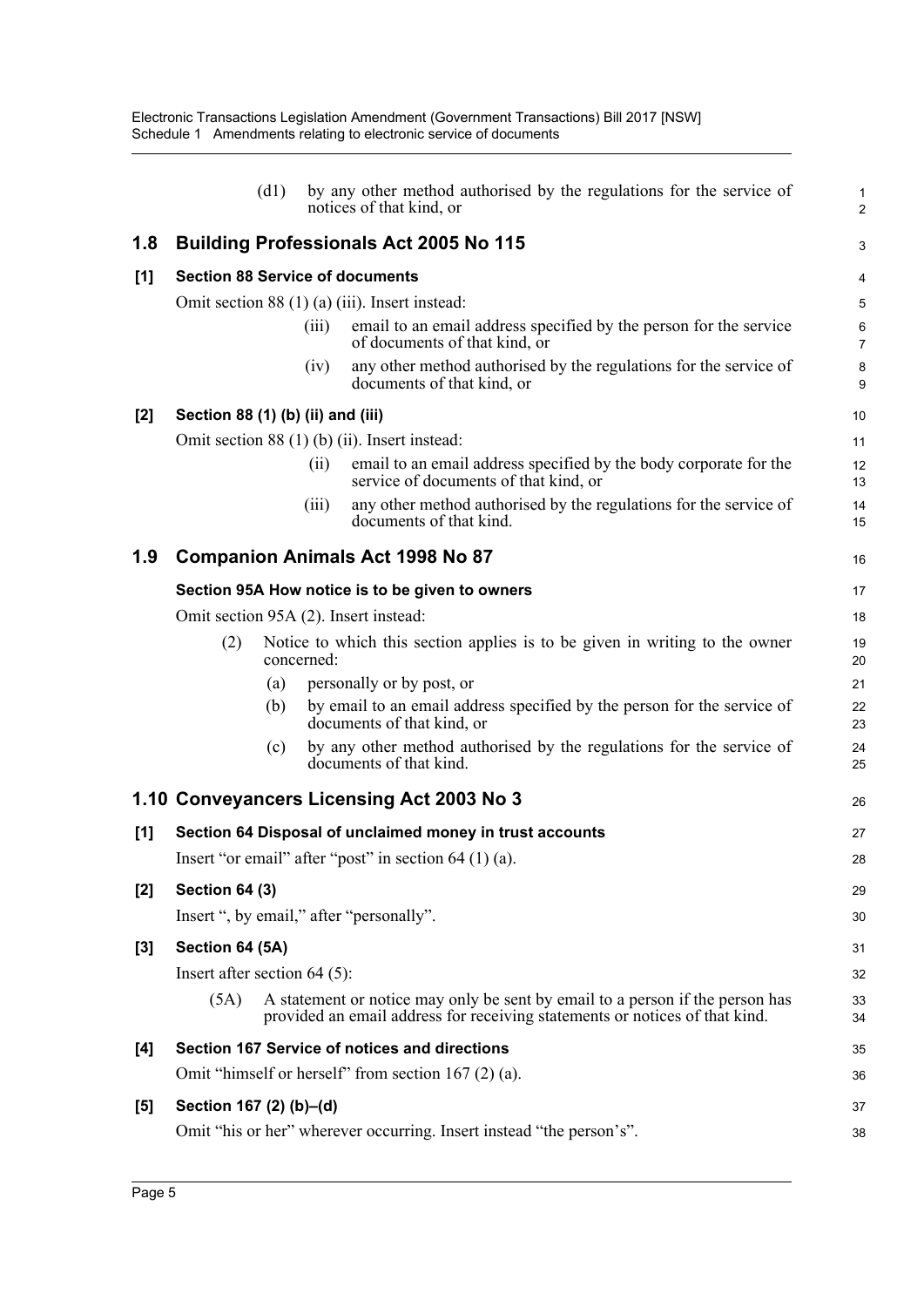| [6]   | Section 167 (2) (d)                                                        |       |                                                                                                                                                                              |                     |  |
|-------|----------------------------------------------------------------------------|-------|------------------------------------------------------------------------------------------------------------------------------------------------------------------------------|---------------------|--|
|       |                                                                            |       | Omit "him or her". Insert instead "the person".                                                                                                                              | 2                   |  |
| $[7]$ | Section 167 (2) (e) and (f)                                                |       |                                                                                                                                                                              | 3                   |  |
|       | Insert at the end of section 167 $(2)$ $(d)$ :                             |       |                                                                                                                                                                              | 4                   |  |
|       |                                                                            | , or  |                                                                                                                                                                              | 5                   |  |
|       | (e)                                                                        |       | by email to an email address specified by the person for the service of<br>notices or directions of that kind, or                                                            | 6<br>$\overline{7}$ |  |
|       | (f)                                                                        |       | by any other method authorised by the regulations for the service of<br>notices or directions of that kind.                                                                  | 8<br>9              |  |
| [8]   | Section 167 (3) (d) and (e)                                                |       |                                                                                                                                                                              | 10                  |  |
|       | Insert at the end of section 167 $(3)$ $(c)$ :                             |       |                                                                                                                                                                              | 11                  |  |
|       |                                                                            | , or  |                                                                                                                                                                              | 12                  |  |
|       | (d)                                                                        |       | by sending the document to an email address specified by the<br>corporation for the service of documents of that kind, or                                                    | 13<br>14            |  |
|       | (e)                                                                        |       | by any other method authorised by the regulations for the service of<br>documents of that kind.                                                                              | 15<br>16            |  |
|       | 1.11 Co-operative Housing and Starr-Bowkett Societies Act 1998 No 11<br>17 |       |                                                                                                                                                                              |                     |  |
| [1]   |                                                                            |       | Schedule 1 General interpretative provisions                                                                                                                                 | 18                  |  |
|       | Omit clause $36(1)(a)(ii)$ . Insert instead:                               |       |                                                                                                                                                                              | 19                  |  |
|       |                                                                            | (i)   | by leaving it at, or sending it by post to, the address of the place<br>of residence or place of business of the person last known to the<br>person serving the document, or | 20<br>21<br>22      |  |
|       |                                                                            | (iii) | by email to an email address specified by the person for the<br>service of documents of that kind, or                                                                        | 23<br>24            |  |
|       |                                                                            | (iv)  | by any other method authorised by the regulations for the service<br>of documents of that kind, or                                                                           | 25<br>26            |  |
| [2]   | Schedule 1, clause 36 (1) (b) (ii)-(iv)                                    |       |                                                                                                                                                                              | 27                  |  |
|       | Omit clause 36 (1) (b) (ii). Insert instead:                               |       |                                                                                                                                                                              | 28                  |  |
|       |                                                                            | (i)   | by sending it by post to its registered office, or                                                                                                                           | 29                  |  |
|       |                                                                            | (111) | by email to an email address specified by the body corporate for<br>the service of documents of that kind, or                                                                | 30<br>31            |  |
|       |                                                                            | (iv)  | by any other method authorised by the regulations for the service<br>of documents of that kind.                                                                              | 32<br>33            |  |
|       |                                                                            |       | 1.12 Dangerous Goods (Road and Rail Transport) Act 2008 No 95                                                                                                                | 34                  |  |
| [1]   | <b>Section 39 Service of notices</b>                                       |       |                                                                                                                                                                              | 35                  |  |
|       | Omit "or facsimile transmission" from section 39 (1) (b).<br>36            |       |                                                                                                                                                                              |                     |  |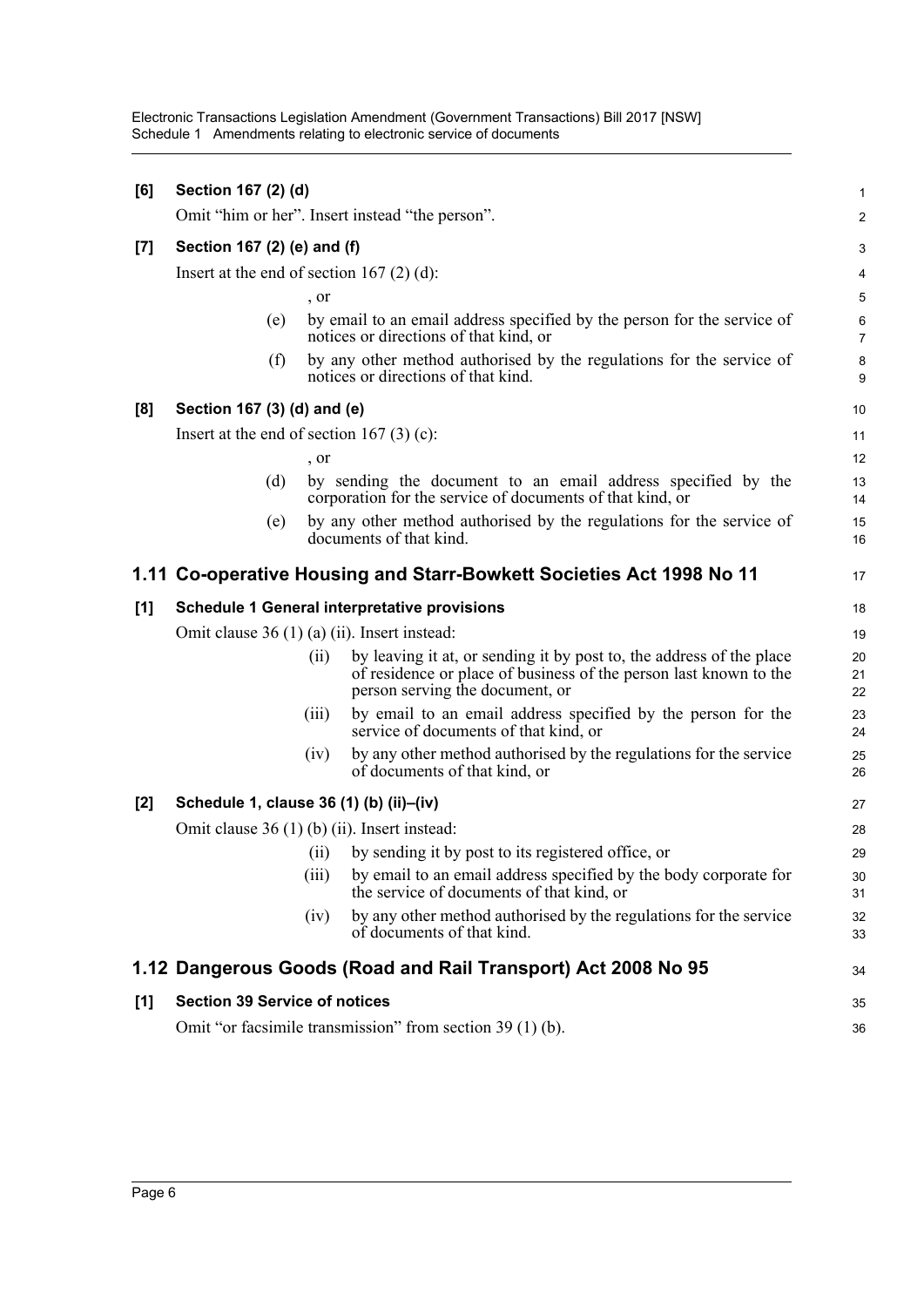| $[2]$ | Section 39 (1) (c) and (d)                       |       |                                                                                                                           |                           |
|-------|--------------------------------------------------|-------|---------------------------------------------------------------------------------------------------------------------------|---------------------------|
|       | Insert at the end of section 39 $(1)$ $(b)$ :    |       |                                                                                                                           | $\overline{\mathbf{c}}$   |
|       |                                                  | , or  |                                                                                                                           | $\ensuremath{\mathsf{3}}$ |
|       | (c)                                              |       | by email to an email address specified by the person for the service of<br>notices of that kind, or                       | 4<br>5                    |
|       | (d)                                              |       | by any other method authorised by the regulations for the service of<br>notices of that kind.                             | 6<br>$\overline{7}$       |
|       |                                                  |       | 1.13 Drug and Alcohol Treatment Act 2007 No 7                                                                             | 8                         |
| [1]   | <b>Section 50 Service of documents</b>           |       |                                                                                                                           | 9                         |
|       | Insert after section 50 $(1)$ (a) $(iii)$ :      |       |                                                                                                                           | 10                        |
|       |                                                  | (iv)  | sending it to an email address specified by the person for the<br>service of documents of that kind, or                   | 11<br>12                  |
|       |                                                  | (v)   | any other method authorised by the regulations for the service of<br>documents of that kind, or                           | 13<br>14                  |
| [2]   | Section 50 (1) (b) (iii) and (iv)                |       |                                                                                                                           | 15                        |
|       | Insert after section 50 (1) (b) (ii):            |       |                                                                                                                           | 16                        |
|       |                                                  | (iii) | sending it to an email address specified by the body corporate for<br>the service of documents of that kind, or           | 17<br>18                  |
|       |                                                  | (iv)  | any other method authorised by the regulations for the service of<br>documents of that kind.                              | 19<br>20                  |
|       |                                                  |       | 1.14 Electricity (Consumer Safety) Act 2004 No 4                                                                          | 21                        |
| [1]   |                                                  |       | <b>Section 52 Service or giving of documents</b>                                                                          | 22                        |
|       | Omit section 52 $(1)$ (a) (iii). Insert instead: |       |                                                                                                                           | 23                        |
|       |                                                  | (iii) | sending it to an email address specified by the person for the<br>giving or service of documents of that kind, or         | 24<br>25                  |
|       |                                                  | (iv)  | any other method authorised by the regulations for the giving or<br>service of documents of that kind, or                 | 26<br>27                  |
| $[2]$ | Section 52 (1) (b) (ii) and (iii)                |       |                                                                                                                           | 28                        |
|       | Omit section 52 (1) (b) (ii). Insert instead:    |       |                                                                                                                           | 29                        |
|       |                                                  | (i)   | sending it to an email address specified by the body corporate for<br>the giving or service of documents of that kind, or | 30<br>31                  |
|       |                                                  | (iii) | any other method authorised by the regulations for serving or<br>giving documents of that kind.                           | 32<br>33                  |
|       |                                                  |       | 1.15 Exhibited Animals Protection Act 1986 No 123                                                                         | 34                        |
| [1]   |                                                  |       | <b>Section 30 Suspension and cancellation</b>                                                                             | 35                        |
|       |                                                  |       | Omit "personally or by post" from section 30 (1).                                                                         | 36                        |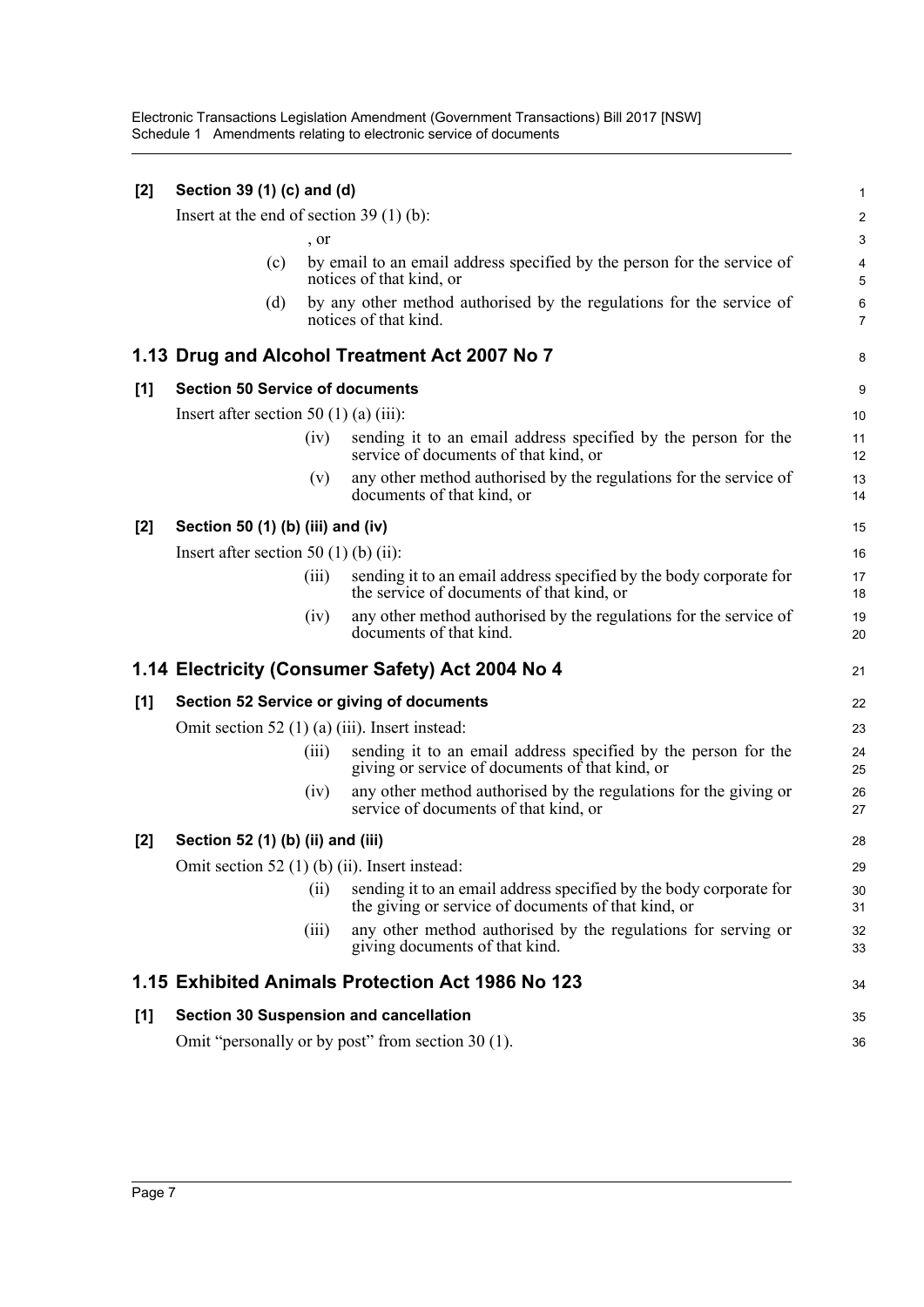| [2] |                                            | <b>Section 51</b>                        |      |                                                                                                                                             | 1                   |  |  |
|-----|--------------------------------------------|------------------------------------------|------|---------------------------------------------------------------------------------------------------------------------------------------------|---------------------|--|--|
|     |                                            | Omit the section. Insert instead:        |      |                                                                                                                                             | 2                   |  |  |
|     | 51                                         | <b>Service of notices</b>                |      |                                                                                                                                             |                     |  |  |
|     |                                            |                                          |      | A notice that the Secretary is required or permitted, by or under this Act, to<br>cause to be served on a person may be served:             | 4<br>$\overline{5}$ |  |  |
|     |                                            | (a)                                      |      | personally, or                                                                                                                              | 6                   |  |  |
|     |                                            | (b)                                      |      | by means of a letter addressed to the person at the person's address last<br>known to the Secretary, or                                     | $\overline{7}$<br>8 |  |  |
|     |                                            | (c)                                      |      | by email to an email address specified by the person for the service of<br>notices of that kind, or                                         | 9<br>10             |  |  |
|     |                                            | (d)                                      |      | by any other method authorised by the regulations for the service of<br>notices of that kind.                                               | 11<br>12            |  |  |
|     |                                            | 1.16 Fair Trading Act 1987 No 68         |      |                                                                                                                                             | 13                  |  |  |
| [1] |                                            | <b>Section 88 Service of notices etc</b> |      |                                                                                                                                             | 14                  |  |  |
|     |                                            |                                          |      | Omit "himself or herself" from section 88 $(1)$ (a) $(i)$ .                                                                                 | 15                  |  |  |
| [2] |                                            | Section 88 (1) (a) (ii)-(iv)             |      |                                                                                                                                             | 16                  |  |  |
|     |                                            |                                          |      | Omit "his or her" wherever occurring. Insert instead "the person's".                                                                        | 17                  |  |  |
| [3] |                                            | Section 88 (1) (a) (iv)                  |      |                                                                                                                                             | 18                  |  |  |
|     |                                            |                                          |      | Omit "him or her". Insert instead "the person".                                                                                             | 19                  |  |  |
| [4] |                                            | Section 88 (1) (a) (v) and (vi)          |      |                                                                                                                                             | 20                  |  |  |
|     | Insert after section 88 $(1)$ (a) $(iv)$ : |                                          |      |                                                                                                                                             |                     |  |  |
|     |                                            |                                          | (v)  | by email to an email address specified by the person for the<br>service of notices or directions of that kind, or                           | 22<br>23            |  |  |
|     |                                            |                                          | (vi) | by any other method authorised by the regulations for the service<br>of notices or directions of that kind, or                              | 24<br>25            |  |  |
| [5] |                                            | Section 88 (1) (b) (iv) and (v)          |      |                                                                                                                                             | 26                  |  |  |
|     |                                            |                                          |      | Insert at the end of section $88(1)$ (b) (iii):                                                                                             | 27                  |  |  |
|     |                                            |                                          |      | , or                                                                                                                                        | 28                  |  |  |
|     |                                            |                                          | (iv) | by sending the document to an email address specified by the<br>body corporate for the service of notices or directions of that<br>kind, or | 29<br>30<br>31      |  |  |
|     |                                            |                                          | (v)  | by any other method authorised by the regulations for the service<br>of notices or directions of that kind.                                 | 32<br>33            |  |  |
|     |                                            |                                          |      | 1.17 Funeral Funds Act 1979 No 106                                                                                                          | 34                  |  |  |
|     |                                            | <b>Section 87</b>                        |      |                                                                                                                                             |                     |  |  |
|     |                                            | Omit the section. Insert instead:        |      |                                                                                                                                             | 36                  |  |  |
|     | 87                                         | <b>Giving of notice</b>                  |      |                                                                                                                                             | 37                  |  |  |
|     |                                            |                                          |      | The Minister or Secretary may, for the purposes of this Act and the<br>regulations, give a person notice of any matter or thing:            | 38<br>39            |  |  |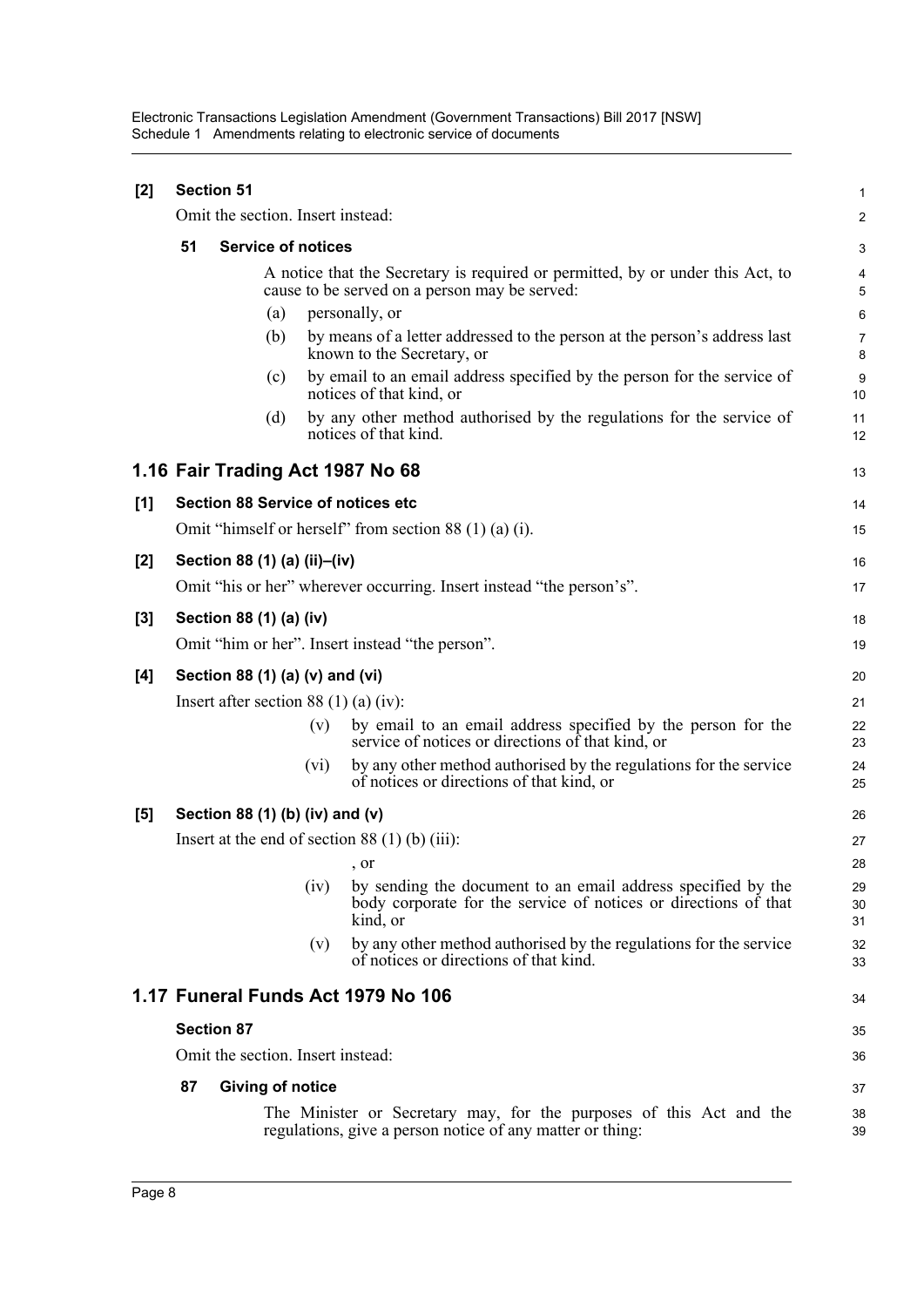|     |                                    | (a)  | by serving written notice of that matter or thing on the person personally<br>or by post, or                              | 1<br>$\overline{2}$           |
|-----|------------------------------------|------|---------------------------------------------------------------------------------------------------------------------------|-------------------------------|
|     |                                    | (b)  | by email to an email address specified by the person for the service of<br>notices of that kind, or                       | $\mathsf 3$<br>$\overline{4}$ |
|     |                                    | (c)  | by any other method authorised by the regulations for the service of<br>notices of that kind.                             | 5<br>6                        |
|     |                                    |      | 1.18 Holiday Parks (Long-term Casual Occupation) Act 2002 No 88                                                           | 7                             |
| [1] |                                    |      | <b>Section 47 Service of documents</b>                                                                                    | 8                             |
|     | Insert after section 47 $(1)$ (c): |      |                                                                                                                           | 9                             |
|     |                                    | (c1) | by email to an email address specified by the occupant for the service of<br>documents of that kind, or                   | 10<br>11                      |
| [2] | Section 47 (2) (c1)                |      |                                                                                                                           | 12                            |
|     | Insert after section 47 $(2)$ (c): |      |                                                                                                                           | 13                            |
|     |                                    | (c1) | by email to an email address specified by the park owner or park<br>manager for the service of documents of that kind, or | 14<br>15                      |
|     |                                    |      | 1.19 Home Building Act 1989 No 147                                                                                        | 16                            |
| [1] |                                    |      | Section 127 Power to obtain information                                                                                   | 17                            |
|     |                                    |      | Omit "personally or by post" from section 127 (2).                                                                        | 18                            |
| [2] | <b>Section 127 (2A)</b>            |      |                                                                                                                           | 19                            |
|     | Insert after section $127(2)$ :    |      |                                                                                                                           | 20                            |
|     | (2A)                               |      | Notice under this section may be served on a person:                                                                      | 21                            |
|     |                                    | (a)  | personally or by post, or                                                                                                 | 22                            |
|     |                                    | (b)  | by email to an email address specified by the person for the service of<br>notices of that kind, or                       | 23<br>24                      |
|     |                                    | (c)  | by any other method authorised by the regulations for the service of<br>notices of that kind.                             | 25<br>26                      |
|     |                                    |      | 1.20 Industrial Relations Act 1996 No 17                                                                                  | 27                            |
|     |                                    |      | [1] Section 385 Inspectors' powers-employer breaches                                                                      | 28                            |
|     |                                    |      | Omit section 385 (3). Insert instead:                                                                                     | 29                            |
|     | (3)                                |      | A requirement of an inspector under this section may be made personally or<br>by notice in writing served:                | 30<br>31                      |
|     |                                    | (a)  | personally or by post, or                                                                                                 | 32                            |
|     |                                    | (b)  | by email to an email address specified by the person for the service of<br>notices of that kind, or                       | 33<br>34                      |
|     |                                    | (c)  | by any other method authorised by the regulations for the service of<br>notices of that kind.                             | 35<br>36                      |
|     |                                    |      |                                                                                                                           |                               |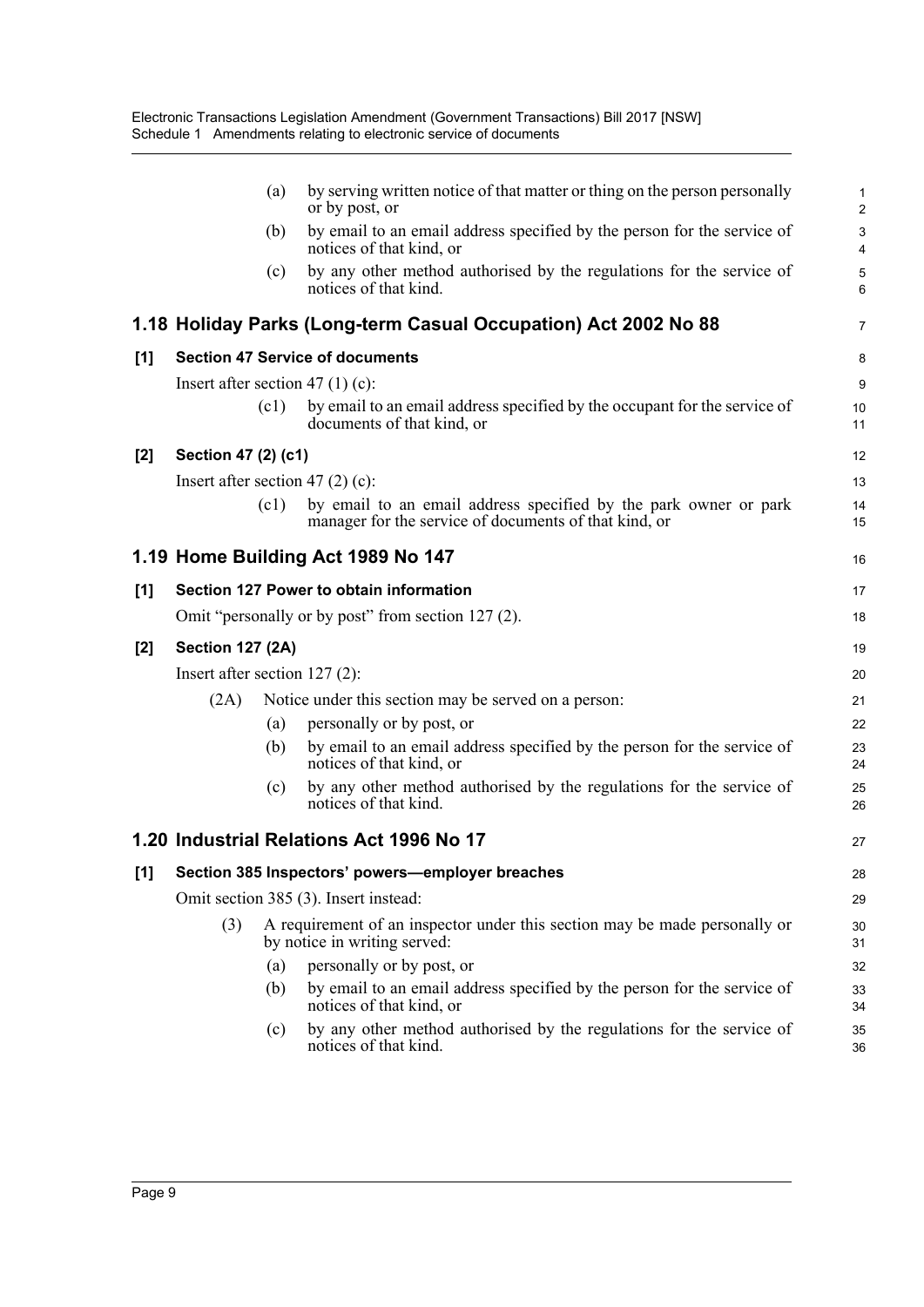| $[2]$ | Section 385A Inspectors' powers-misconduct offences<br>1 |     |                                                                                                                          |                                |  |  |  |
|-------|----------------------------------------------------------|-----|--------------------------------------------------------------------------------------------------------------------------|--------------------------------|--|--|--|
|       |                                                          |     | Omit section 385A (3). Insert instead:                                                                                   | $\overline{2}$                 |  |  |  |
|       | (3)                                                      |     | A requirement of an inspector under this section may be made personally or<br>by notice in writing served:               | $\ensuremath{\mathsf{3}}$<br>4 |  |  |  |
|       |                                                          | (a) | personally or by post, or                                                                                                | $\overline{5}$                 |  |  |  |
|       |                                                          | (b) | by sending it to an email address specified by the person for the service<br>of notices of that kind, or                 | 6<br>$\overline{7}$            |  |  |  |
|       |                                                          | (c) | by any other method authorised by the regulations for the service of<br>notices of that kind.                            | 8<br>9                         |  |  |  |
|       |                                                          |     | 1.21 Landlord and Tenant (Amendment) Act 1948 No 25                                                                      | 10                             |  |  |  |
| [1]   |                                                          |     | <b>Section 59 Service of notices</b>                                                                                     | 11                             |  |  |  |
|       |                                                          |     | Insert at the end of section 59 $(1)$ (b):                                                                               | 12                             |  |  |  |
|       |                                                          |     | , or                                                                                                                     | 13                             |  |  |  |
|       |                                                          | (c) | by email to an email address specified by the person for the service of<br>notices of that kind, or                      | 14<br>15                       |  |  |  |
|       |                                                          | (d) | by any other method authorised by the regulations for the service of<br>notices of that kind.                            | 16<br>17                       |  |  |  |
| [2]   |                                                          |     | Section 92 Information to be furnished on request                                                                        | 18                             |  |  |  |
|       |                                                          |     | Omit section 92 (5). Insert instead:                                                                                     | 19                             |  |  |  |
|       | (5)                                                      |     | A requirement under this section may be served on a person:                                                              | 20                             |  |  |  |
|       |                                                          | (a) | personally, or                                                                                                           | 21                             |  |  |  |
|       |                                                          | (b) | by post at the person's last known place of residence or business, or                                                    | 22                             |  |  |  |
|       |                                                          | (c) | by email to an email address specified by the person for the service of<br>documents of that kind, or                    | 23<br>24                       |  |  |  |
|       |                                                          | (d) | by any other method authorised by the regulations for the service of<br>documents of that kind.                          | 25<br>26                       |  |  |  |
|       |                                                          |     | 1.22 Mental Health Act 2007 No 8                                                                                         | 27                             |  |  |  |
| [1]   |                                                          |     | <b>Section 192 Service of documents</b>                                                                                  | 28                             |  |  |  |
|       |                                                          |     | Insert after section 192 $(1)$ (a) $(iii)$ :                                                                             | 29                             |  |  |  |
|       |                                                          |     | email to an email address specified by the person for the service<br>(iv)<br>of documents of that kind, or               | 30<br>31                       |  |  |  |
|       |                                                          |     | any other method authorised by the regulations for the service of<br>(v)<br>documents of that kind, or                   | 32<br>33                       |  |  |  |
| $[2]$ |                                                          |     | Section 192 (1) (b) (iii) and (iv)                                                                                       | 34                             |  |  |  |
|       |                                                          |     | Insert after section 192 $(1)$ (b) $(ii)$ :                                                                              | 35                             |  |  |  |
|       |                                                          |     | , or                                                                                                                     | 36                             |  |  |  |
|       |                                                          |     | sending it to an email address specified by the body corporate for<br>(iii)<br>the service of documents of that kind, or | 37<br>38                       |  |  |  |
|       |                                                          |     | any other method authorised by the regulations for the service of<br>(iv)<br>documents of that kind.                     | 39<br>40                       |  |  |  |
|       |                                                          |     |                                                                                                                          |                                |  |  |  |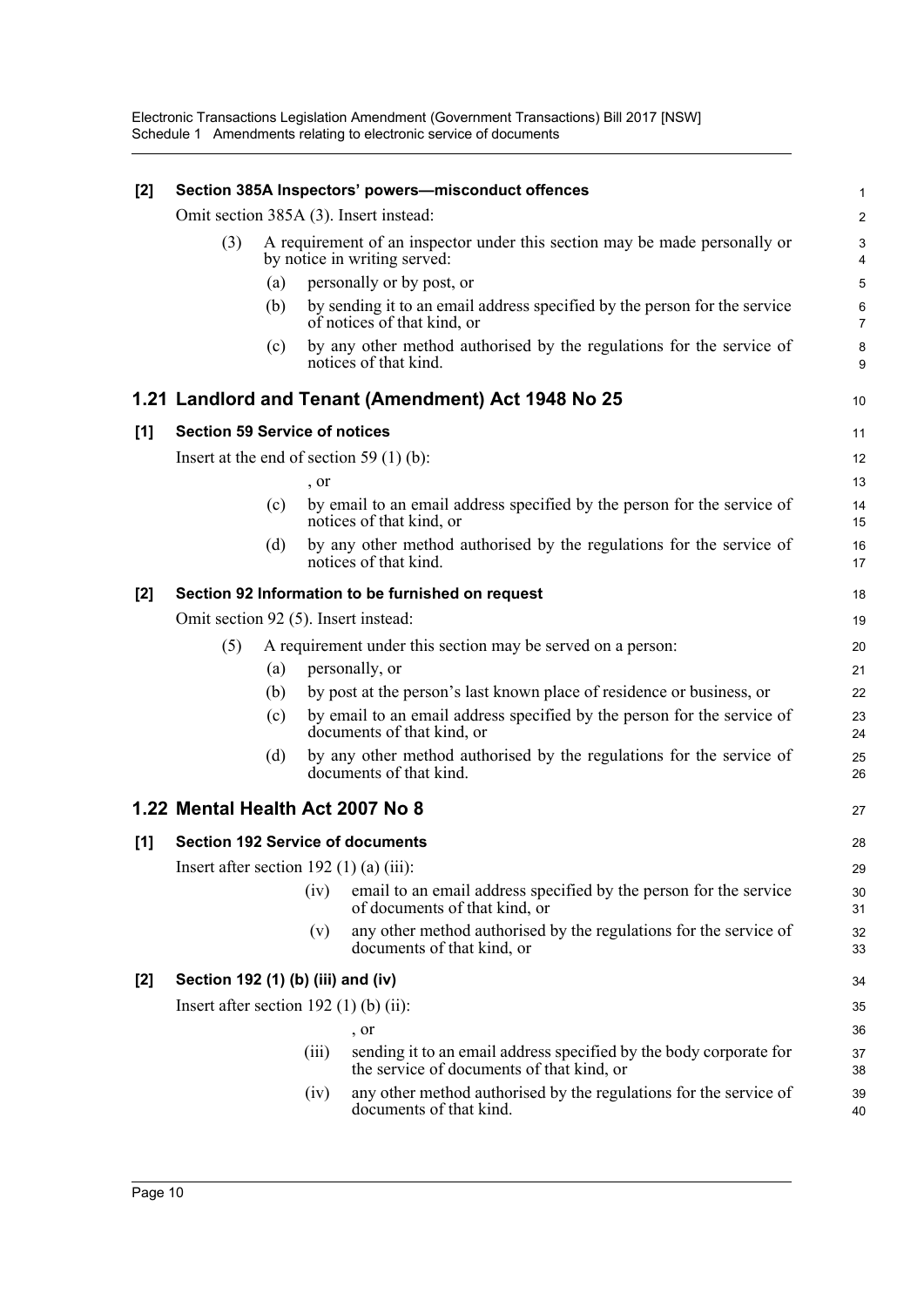|                                           |                                            |     |      | 1.23 National Parks and Wildlife Act 1974 No 80                                                                        | 1                   |
|-------------------------------------------|--------------------------------------------|-----|------|------------------------------------------------------------------------------------------------------------------------|---------------------|
| [1]                                       |                                            |     |      | <b>Section 160E Notice to remove structure</b>                                                                         | 2                   |
|                                           |                                            |     |      | Omit section 160E (3) (b). Insert instead:                                                                             | 3                   |
|                                           |                                            | (b) |      | if that person has delivered a statement under section 160D relating to<br>the structure:                              | 4<br>5              |
|                                           |                                            |     | (i)  | by post to any address for contacting the person that is specified<br>in the statement, or                             | 6<br>$\overline{7}$ |
|                                           |                                            |     | (ii) | by email to an email address specified by the person for the<br>service of notices of that kind.                       | 8<br>9              |
| $[2]$                                     |                                            |     |      | Section 160F Notice prohibiting use of structure                                                                       | 10                  |
|                                           | Omit section 160F (2) (b). Insert instead: |     |      |                                                                                                                        |                     |
|                                           |                                            | (b) |      | if that person has delivered a statement under section 160D relating to<br>the structure:                              | 12<br>13            |
|                                           |                                            |     | (i)  | by post to any address for contacting the person that is specified<br>in the statement, or                             | 14<br>15            |
|                                           |                                            |     | (i)  | by email to an email address specified by the person for the<br>service of notices of that kind.                       | 16<br>17            |
| 1.24 Plumbing and Drainage Act 2011 No 59 |                                            |     |      | 18                                                                                                                     |                     |
| [1]                                       |                                            |     |      | Section 51 Service of notices and directions                                                                           | 19                  |
|                                           | Insert after section 51 (1) (a) (iv):      |     |      |                                                                                                                        | 20                  |
|                                           |                                            |     | (v)  | by email to an email address specified by the person for the<br>service of notices or directions of that kind, or      | 21<br>22            |
|                                           |                                            |     | (vi) | by any other method authorised by the regulations for the service<br>of notices or directions of that kind, or         | 23<br>24            |
| $[2]$                                     | Section 51 (1) (b) (iv) and (v)            |     |      |                                                                                                                        | 25                  |
|                                           |                                            |     |      | Insert at the end of section 51 (1) (b) (iii):                                                                         | 26                  |
|                                           |                                            |     |      | $\Omega$                                                                                                               | 27                  |
|                                           |                                            |     | (iv) | by email to an email address specified by the corporation for the<br>service of notices or directions of that kind, or | 28<br>29            |
|                                           |                                            |     | (v)  | by any other method authorised by the regulations for the service<br>of notices or directions of that kind.            | 30<br>31            |
|                                           |                                            |     |      | 1.25 Professional Standards Act 1994 No 81                                                                             | 32                  |
| [1]                                       |                                            |     |      | Schedule 2 Provisions relating to members of the Council                                                               | 33                  |
|                                           |                                            |     |      | Omit "personally or in the ordinary course of post" from clause $5(1)$ (e).                                            | 34                  |
| $[2]$                                     | Schedule 2, clause 5 (3)                   |     |      |                                                                                                                        | 35                  |
|                                           | Insert after clause $5(2)$ :               |     |      |                                                                                                                        | 36                  |
|                                           | (3)                                        |     |      | Notice of meetings of the Council may be given to members:                                                             | 37                  |
|                                           |                                            | (a) |      | personally or by post, or                                                                                              | 38                  |
|                                           |                                            | (b) |      | by email to an email address specified by the member for being given<br>notice of that kind, or                        | 39<br>40            |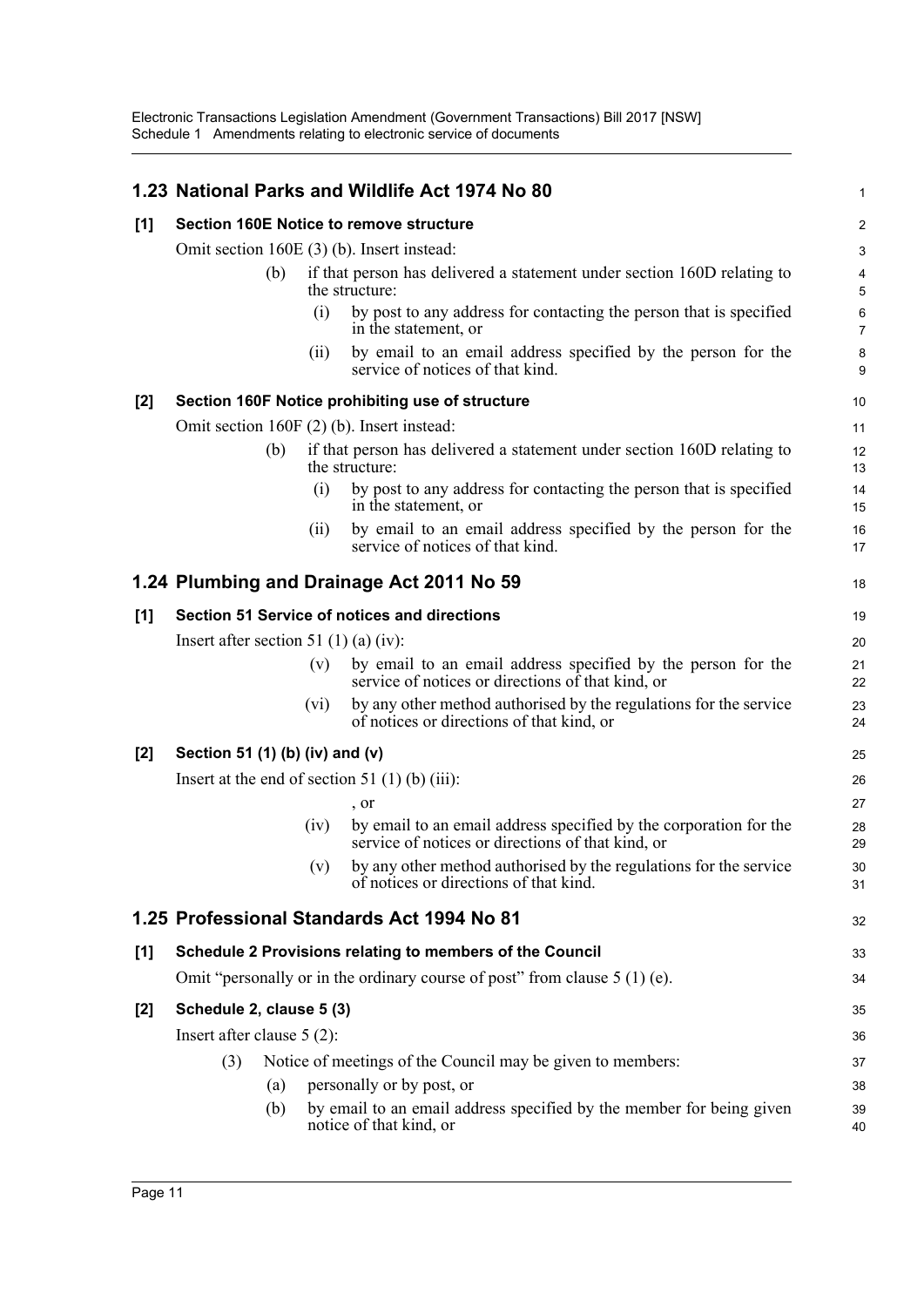|       | (c)                                                 | by any other method authorised by the regulations for giving notice of<br>that kind.                                   | $\mathbf{1}$<br>$\overline{2}$ |  |  |
|-------|-----------------------------------------------------|------------------------------------------------------------------------------------------------------------------------|--------------------------------|--|--|
|       |                                                     | 1.26 Private Health Facilities Act 2007 No 9                                                                           | 3                              |  |  |
| [1]   | <b>Section 61 Service of documents</b>              |                                                                                                                        | 4                              |  |  |
|       | Insert after section 61 $(1)$ (a) $(iii)$ :         |                                                                                                                        | 5                              |  |  |
|       |                                                     | email to an email address specified by the person for the service<br>(iv)<br>of documents of that kind, or             | $\,6$<br>$\overline{7}$        |  |  |
|       |                                                     | any other method authorised by the regulations for the service of<br>(v)<br>documents of that kind, or                 | 8<br>9                         |  |  |
| $[2]$ | Section 61 (1) (b) (iii) and (iv)                   |                                                                                                                        | 10                             |  |  |
|       | Insert after section 61 (1) (b) (ii):               |                                                                                                                        | 11                             |  |  |
|       |                                                     | email to an email address specified by the body corporate for the<br>(iii)<br>service of documents of that kind, or    | 12<br>13                       |  |  |
|       |                                                     | any other method authorised by the regulations for the service of<br>(iv)<br>documents of that kind.                   | 14<br>15                       |  |  |
|       |                                                     | 1.27 Property, Stock and Business Agents Act 2002 No 66                                                                | 16                             |  |  |
| [1]   | <b>Section 225 Service of notices</b>               |                                                                                                                        | 17                             |  |  |
|       | Omit "himself or herself" from section 225 (2) (a). |                                                                                                                        |                                |  |  |
| $[2]$ | Section 225 (2) (b)-(d)                             |                                                                                                                        | 19                             |  |  |
|       |                                                     | Omit "his or her" wherever occurring. Insert instead "the person's".                                                   | 20                             |  |  |
| $[3]$ | Section 225 (2) (d)                                 |                                                                                                                        | 21                             |  |  |
|       |                                                     | Omit "him or her". Insert instead "the person".                                                                        | 22                             |  |  |
| [4]   | Section 225 (2) (e) and (f)                         |                                                                                                                        |                                |  |  |
|       |                                                     | Insert at the end of section 225 $(2)$ (d):                                                                            | 24                             |  |  |
|       |                                                     | , or                                                                                                                   | 25                             |  |  |
|       | (e)                                                 | by email to an email address specified by the person for the service of<br>notices or directions of that kind, or      | 26<br>27                       |  |  |
|       | (f)                                                 | by any other method authorised by the regulations for the service of<br>notices or directions of that kind.            | 28<br>29                       |  |  |
| [5]   | Section 225 (3) (d) and (e)                         |                                                                                                                        | 30                             |  |  |
|       |                                                     | Insert at the end of section 225 $(3)$ (c):                                                                            | 31                             |  |  |
|       |                                                     | , or                                                                                                                   | 32                             |  |  |
|       | (d)                                                 | by email to an email address specified by the corporation for the service<br>of notices or directions of that kind, or | 33<br>34                       |  |  |
|       | (e)                                                 | by any other method authorised by the regulations for the service of<br>notices or directions of that kind.            | 35<br>36                       |  |  |
|       |                                                     |                                                                                                                        |                                |  |  |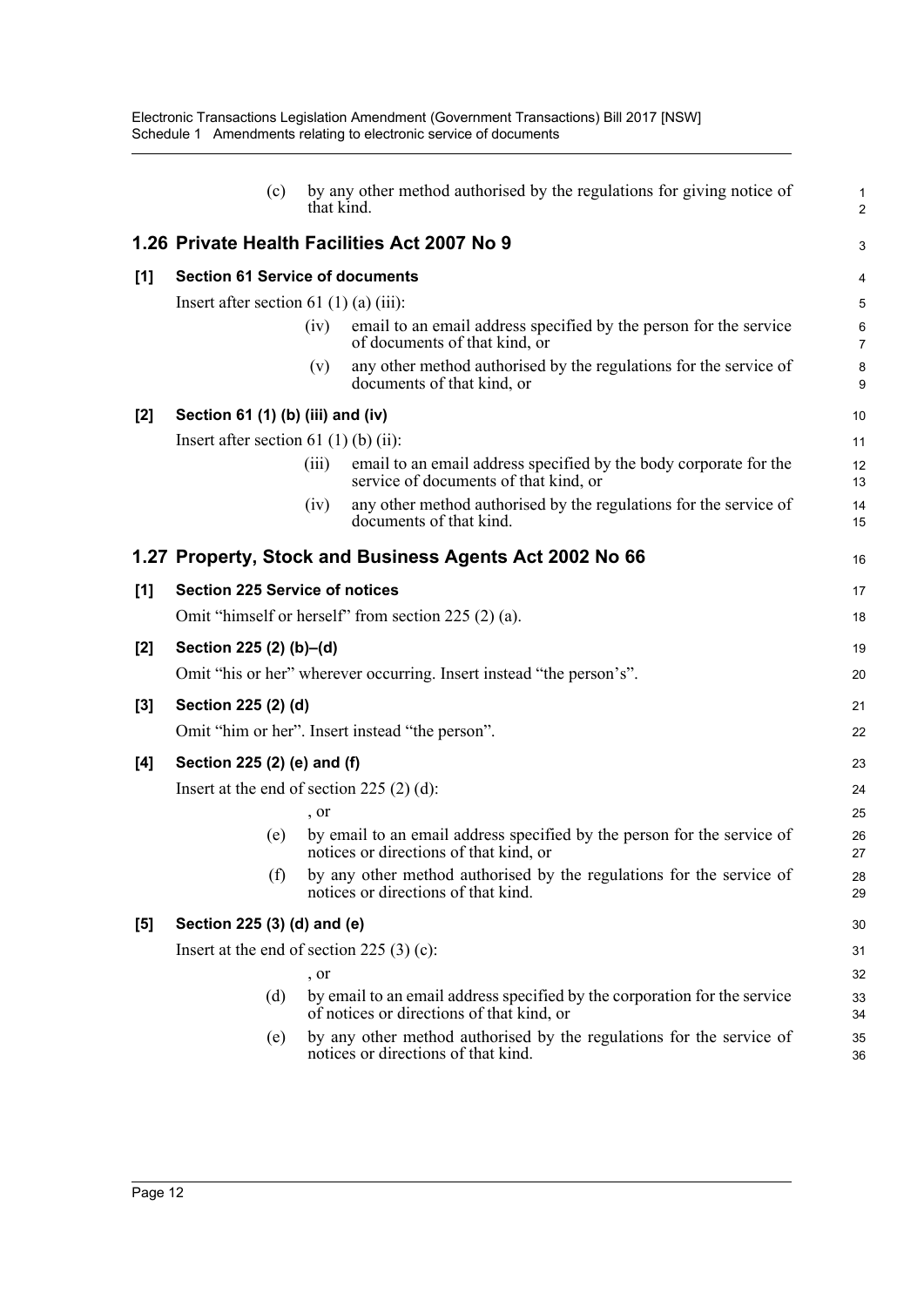|                                                |                                                                                                               | $\mathbf{1}$                                                                                                                                                                                                                                                                                                                                                                                                                                                                                                                                                                                                                                               |  |  |  |
|------------------------------------------------|---------------------------------------------------------------------------------------------------------------|------------------------------------------------------------------------------------------------------------------------------------------------------------------------------------------------------------------------------------------------------------------------------------------------------------------------------------------------------------------------------------------------------------------------------------------------------------------------------------------------------------------------------------------------------------------------------------------------------------------------------------------------------------|--|--|--|
|                                                |                                                                                                               | 2                                                                                                                                                                                                                                                                                                                                                                                                                                                                                                                                                                                                                                                          |  |  |  |
| Insert after section 131 $(1)$ $(a)$ $(iii)$ : |                                                                                                               |                                                                                                                                                                                                                                                                                                                                                                                                                                                                                                                                                                                                                                                            |  |  |  |
| (iv)                                           | by email to an email address specified by the person for the<br>service of documents of that kind, or         | 4<br>5                                                                                                                                                                                                                                                                                                                                                                                                                                                                                                                                                                                                                                                     |  |  |  |
| (v)                                            | by any other method authorised by the regulations for the service<br>of documents of that kind, or            | 6<br>$\overline{7}$                                                                                                                                                                                                                                                                                                                                                                                                                                                                                                                                                                                                                                        |  |  |  |
|                                                |                                                                                                               | 8                                                                                                                                                                                                                                                                                                                                                                                                                                                                                                                                                                                                                                                          |  |  |  |
|                                                |                                                                                                               | 9                                                                                                                                                                                                                                                                                                                                                                                                                                                                                                                                                                                                                                                          |  |  |  |
|                                                | , or                                                                                                          | 10                                                                                                                                                                                                                                                                                                                                                                                                                                                                                                                                                                                                                                                         |  |  |  |
| (iii)                                          | by email to an email address specified by the body corporate for<br>the service of documents of that kind, or | 11<br>12                                                                                                                                                                                                                                                                                                                                                                                                                                                                                                                                                                                                                                                   |  |  |  |
| (iv)                                           | by any other method authorised by the regulations for the service<br>of documents of that kind.               | 13<br>14                                                                                                                                                                                                                                                                                                                                                                                                                                                                                                                                                                                                                                                   |  |  |  |
|                                                |                                                                                                               | 15                                                                                                                                                                                                                                                                                                                                                                                                                                                                                                                                                                                                                                                         |  |  |  |
|                                                |                                                                                                               | 16                                                                                                                                                                                                                                                                                                                                                                                                                                                                                                                                                                                                                                                         |  |  |  |
|                                                |                                                                                                               | 17                                                                                                                                                                                                                                                                                                                                                                                                                                                                                                                                                                                                                                                         |  |  |  |
| (iv)                                           | email to an email address specified by the person for the service<br>of documents of that kind, or            | 18<br>19                                                                                                                                                                                                                                                                                                                                                                                                                                                                                                                                                                                                                                                   |  |  |  |
| (v)                                            | any other method authorised by the regulations for the service of<br>documents of that kind, or               | 20<br>21                                                                                                                                                                                                                                                                                                                                                                                                                                                                                                                                                                                                                                                   |  |  |  |
|                                                |                                                                                                               | 22                                                                                                                                                                                                                                                                                                                                                                                                                                                                                                                                                                                                                                                         |  |  |  |
|                                                |                                                                                                               | 23                                                                                                                                                                                                                                                                                                                                                                                                                                                                                                                                                                                                                                                         |  |  |  |
|                                                | , or                                                                                                          | 24                                                                                                                                                                                                                                                                                                                                                                                                                                                                                                                                                                                                                                                         |  |  |  |
| (iii)                                          | email to an email address specified by the body corporate for the<br>service of documents of that kind, or    | 25<br>26                                                                                                                                                                                                                                                                                                                                                                                                                                                                                                                                                                                                                                                   |  |  |  |
| (iv)                                           | any other method authorised by the regulations for the service of<br>documents of that kind.                  | 27<br>28                                                                                                                                                                                                                                                                                                                                                                                                                                                                                                                                                                                                                                                   |  |  |  |
|                                                |                                                                                                               | 29                                                                                                                                                                                                                                                                                                                                                                                                                                                                                                                                                                                                                                                         |  |  |  |
|                                                |                                                                                                               | 30                                                                                                                                                                                                                                                                                                                                                                                                                                                                                                                                                                                                                                                         |  |  |  |
|                                                |                                                                                                               | 31                                                                                                                                                                                                                                                                                                                                                                                                                                                                                                                                                                                                                                                         |  |  |  |
| (v)                                            | sending it to an email address specified by the person for the<br>service of documents of that kind, or       | 32<br>33                                                                                                                                                                                                                                                                                                                                                                                                                                                                                                                                                                                                                                                   |  |  |  |
| (vi)                                           | any other method authorised by the regulations for the service of<br>documents of that kind, or               | 34<br>35                                                                                                                                                                                                                                                                                                                                                                                                                                                                                                                                                                                                                                                   |  |  |  |
|                                                |                                                                                                               | 36                                                                                                                                                                                                                                                                                                                                                                                                                                                                                                                                                                                                                                                         |  |  |  |
|                                                |                                                                                                               | 37                                                                                                                                                                                                                                                                                                                                                                                                                                                                                                                                                                                                                                                         |  |  |  |
| (i)                                            | sending it to an email address specified by the corporation for the<br>service of documents of that kind, or  | 38<br>39                                                                                                                                                                                                                                                                                                                                                                                                                                                                                                                                                                                                                                                   |  |  |  |
|                                                |                                                                                                               | 1.28 Public Health Act 2010 No 127<br><b>Section 131 Service of documents</b><br>Section 131 (1) (b) (iii) and (iv)<br>Insert at the end of section 131 $(1)$ $(b)$ $(ii)$ :<br>1.29 Public Health (Tobacco) Act 2008 No 94<br><b>Section 57 Service of documents</b><br>Insert after section 57 (1) (a) (iii):<br>Section 57 (1) (b) (iii) and (iv)<br>Insert at the end of section 57 $(1)$ (b) $(ii)$ :<br>1.30 Residential Tenancies Act 2010 No 42<br>Section 223 Service of notices and other documents<br>Omit section 223 $(1)$ (a) (v). Insert instead:<br>Section 223 (1) (b) (ii) and (iii)<br>Omit section $223$ (1) (b) (ii). Insert instead: |  |  |  |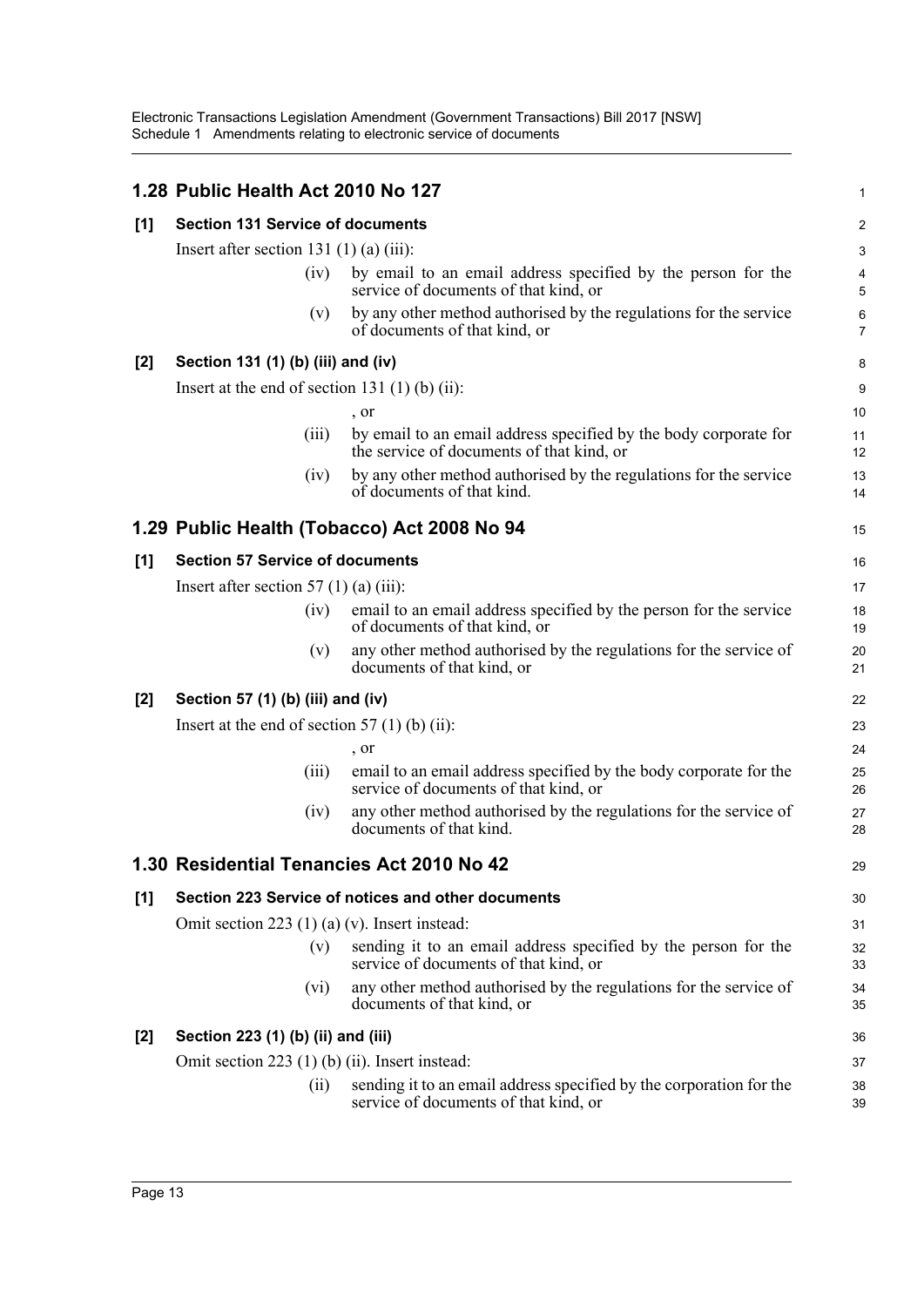|       |                                        | (iii) | any other method authorised by the regulations for the service of<br>documents of that kind, or                  | 1<br>$\overline{c}$ |
|-------|----------------------------------------|-------|------------------------------------------------------------------------------------------------------------------|---------------------|
| $[3]$ | Section 223 (1) (c)                    |       |                                                                                                                  | 3                   |
|       | Omit the paragraph. Insert instead:    |       |                                                                                                                  | 4                   |
|       |                                        | (c)   | in the case of a Public Service agency:                                                                          | 5                   |
|       |                                        | (i)   | leaving it at, or sending it by post to, any office of the agency<br>addressed to the agency head, or            | 6<br>$\overline{7}$ |
|       |                                        | (ii)  | sending it to an email address specified by the agency for the<br>service of documents of that kind, or          | 8<br>9              |
|       |                                        | (iii) | any other method authorised by the regulations for the service of<br>documents of that kind.                     | 10<br>11            |
|       |                                        |       | 1.31 Retail Trading Act 2008 No 49                                                                               | 12                  |
| [1]   | <b>Section 21 Service of documents</b> |       |                                                                                                                  | 13                  |
|       |                                        |       | Omit section 21 (1) (a) (iii). Insert instead:                                                                   | 14                  |
|       |                                        | (iii) | sending it to an email address specified by the person for the<br>service of documents of that kind, or          | 15<br>16            |
|       |                                        | (iv)  | any other method authorised by the regulations for the service of<br>documents of that kind, or                  | 17<br>18            |
| $[2]$ | Section 21 (1) (b) (ii) and (iii)      |       |                                                                                                                  | 19                  |
|       |                                        |       | Omit section 21 $(1)$ $(b)$ $(ii)$ . Insert instead:                                                             | 20                  |
|       |                                        | (i)   | sending it to an email address specified by the body corporate for<br>the service of documents of that kind, or  | 21<br>22            |
|       |                                        | (iii) | any other method authorised by the regulations for the service of<br>documents of that kind.                     | 23<br>24            |
|       |                                        |       | 1.32 Retirement Villages Act 1999 No 81                                                                          | 25                  |
| [1]   |                                        |       | <b>Section 201 Service of documents</b>                                                                          | 26                  |
|       | Insert after section 201 $(1)$ $(b)$ : |       |                                                                                                                  | 27                  |
|       |                                        | (b1)  | by email to an email address specified by the resident for the service of<br>documents of that kind, or          | 28<br>29            |
| $[2]$ | Section 201 (2) (b1)                   |       |                                                                                                                  | 30                  |
|       | Insert after section 201 $(2)$ $(b)$ : |       |                                                                                                                  | 31                  |
|       |                                        | (b1)  | by email to an email address specified by the operator for the service of<br>documents of that kind, or          | 32<br>33            |
|       | 1.33 Roads Act 1993 No 33              |       |                                                                                                                  | 34                  |
|       |                                        |       | Section 237 Manner and form in which directions to be given                                                      | 35                  |
|       |                                        |       | Omit section 237 (1). Insert instead:                                                                            | 36                  |
|       | (1)                                    |       | A direction under this Act must be in writing and may be varied or revoked by<br>a further direction in writing. | 37<br>38            |
|       |                                        |       |                                                                                                                  |                     |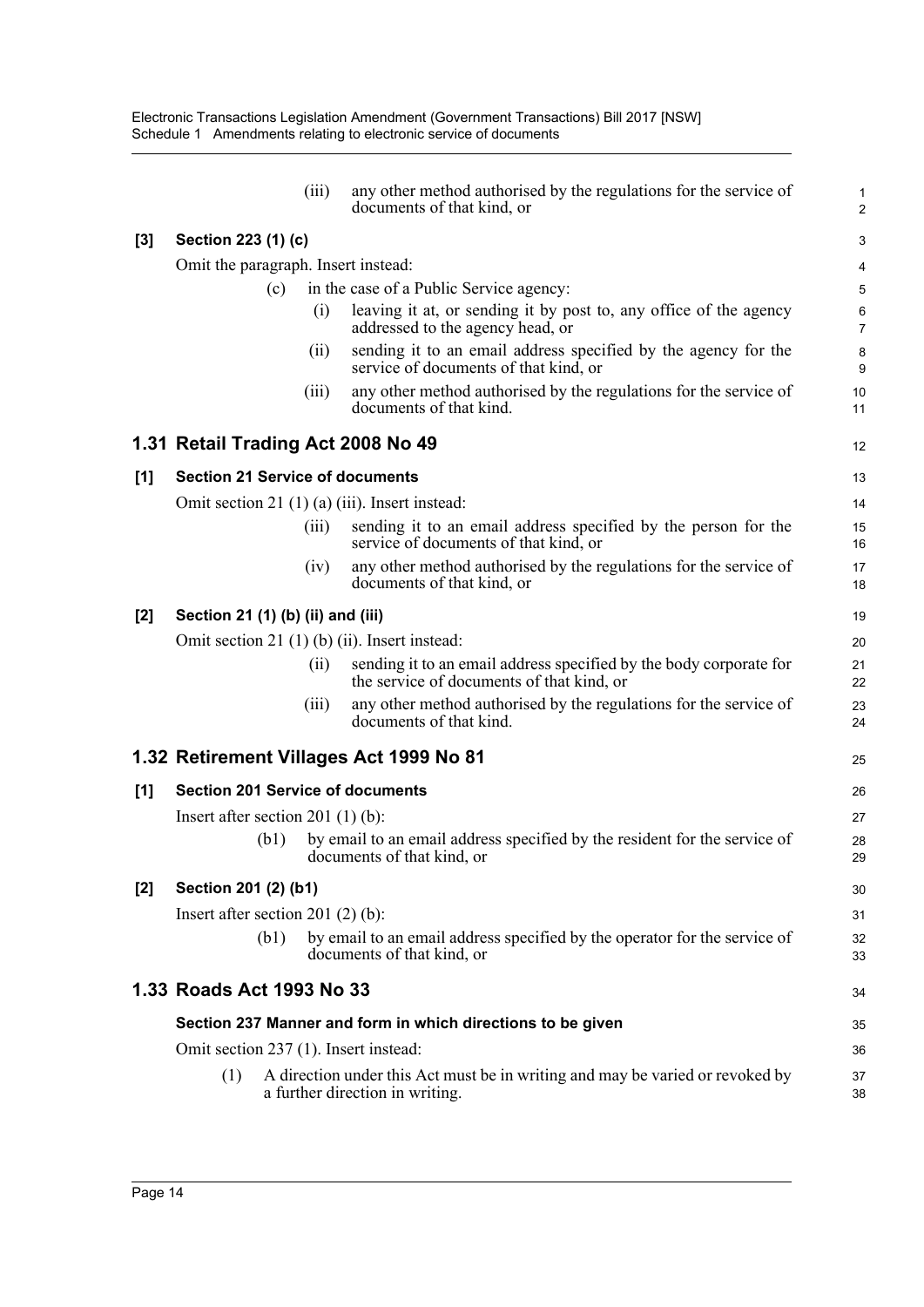|     | (1A)                            |     | A direction may be served on a person:                                                                                     | $\mathbf{1}$        |
|-----|---------------------------------|-----|----------------------------------------------------------------------------------------------------------------------------|---------------------|
|     |                                 | (a) | personally or by post, or                                                                                                  | $\overline{c}$      |
|     |                                 | (b) | by email to an email address specified by the person for the service of<br>directions of that kind, or                     | 3<br>$\overline{4}$ |
|     |                                 | (c) | by any other method authorised by the regulations for the service of<br>directions of that kind.                           | 5<br>6              |
|     |                                 |     | 1.34 Smoke-free Environment Act 2000 No 69                                                                                 | $\overline{7}$      |
|     |                                 |     | <b>Section 22 Giving of documents</b>                                                                                      | 8                   |
|     |                                 |     | Insert at the end of section 22 (c):                                                                                       | 9                   |
|     |                                 |     | , or                                                                                                                       | 10                  |
|     |                                 | (d) | by email to an email address specified by the person to whom it is<br>addressed for being given documents of that kind, or | 11<br>12            |
|     |                                 | (e) | by any other method authorised by the regulations for the service of<br>documents of that kind.                            | 13<br>14            |
|     |                                 |     | 1.35 Soil Conservation Act 1938 No 10                                                                                      | 15                  |
| [1] |                                 |     | <b>Section 15A Issue of notices</b>                                                                                        | 16                  |
|     |                                 |     | Omit "personally or by post" from section 15A (1).                                                                         | 17                  |
| [2] | Section 15A (5)                 |     |                                                                                                                            | 18                  |
|     | Insert after section $15A(4)$ : |     |                                                                                                                            | 19                  |
|     | (5)                             |     | A notice under this section may be served on a person:                                                                     | 20                  |
|     |                                 | (a) | personally or by post, or                                                                                                  | 21                  |
|     |                                 | (b) | by email to an email address specified by the person for the service of<br>notices of that kind, or                        | 22<br>23            |
|     |                                 | (c) | by any other method authorised by the regulations for the service of<br>notices of that kind.                              | 24<br>25            |
| [3] |                                 |     | Section 17 Areas of erosion hazard                                                                                         | 26                  |
|     |                                 |     | Omit "personally or by post" from section 17(3).                                                                           | 27                  |
| [4] | Section 17 (3A)                 |     |                                                                                                                            | 28                  |
|     | Insert after section $17(3)$ :  |     |                                                                                                                            | 29                  |
|     | (3A)                            |     | A copy of or a reference to a map or plan that is required to be served on a<br>person under this section may be served:   | 30<br>31            |
|     |                                 | (a) | personally or by post, or                                                                                                  | 32                  |
|     |                                 | (b) | by email to an email address specified by the person for the service of<br>documents of that kind, or                      | 33<br>34            |
|     |                                 | (c) | by any other method authorised by the regulations for the service of<br>documents of that kind.                            | 35<br>36            |
| [5] |                                 |     | Section 22 Preservation of proclaimed works                                                                                | 37                  |
|     |                                 |     | Omit "personally or by post" wherever occurring in section 22 (1) and (4).                                                 | 38                  |
|     |                                 |     |                                                                                                                            |                     |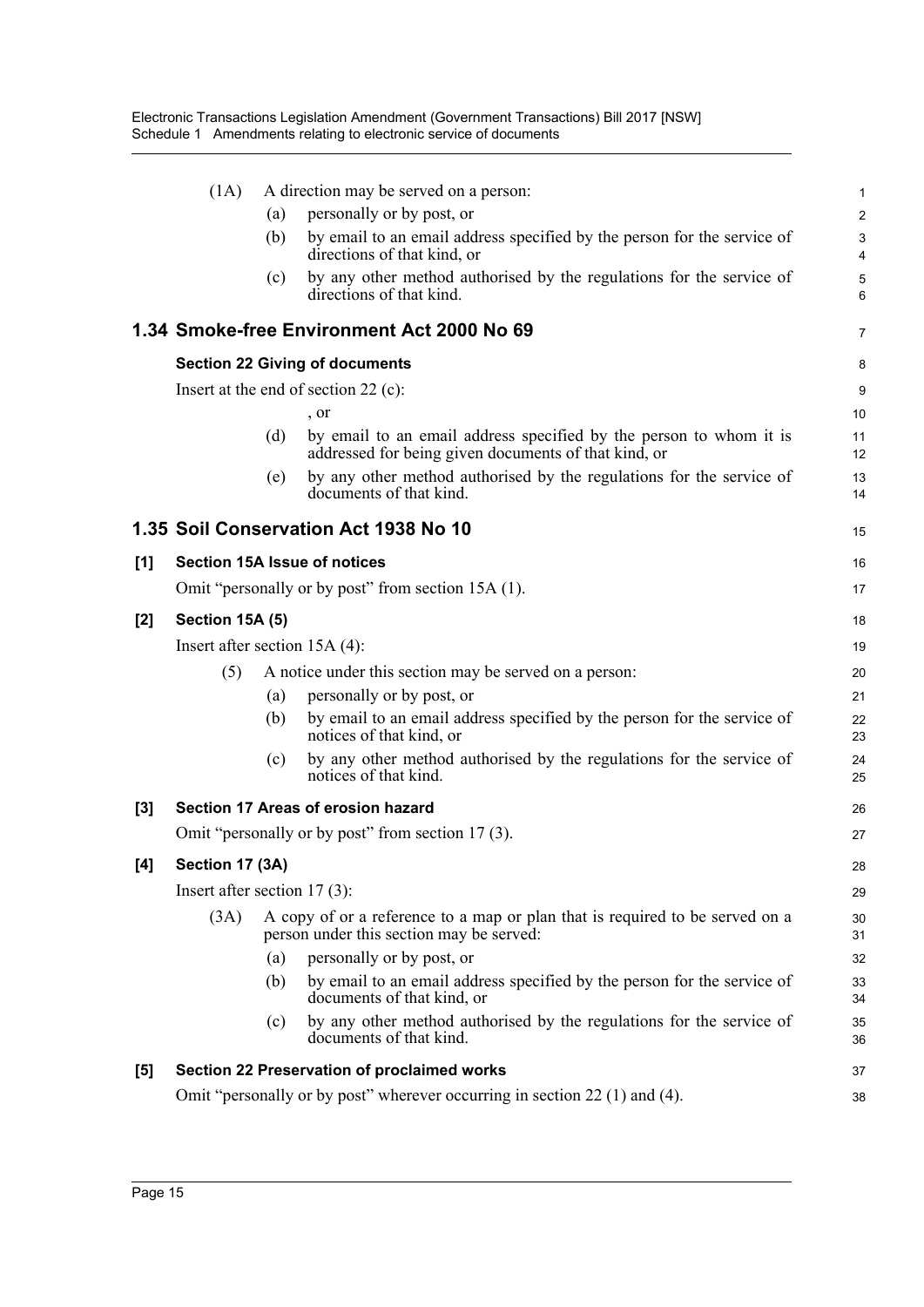| [6]   | <b>Section 22 (8)</b>                         |     |                                                                                                                                                                                                   | $\mathbf{1}$         |  |  |
|-------|-----------------------------------------------|-----|---------------------------------------------------------------------------------------------------------------------------------------------------------------------------------------------------|----------------------|--|--|
|       | Insert after section 22 $(7)$ :               |     |                                                                                                                                                                                                   | $\overline{2}$       |  |  |
|       | (8)                                           |     | A document that is required to be served on a person under this section may<br>be served:                                                                                                         |                      |  |  |
|       |                                               | (a) | personally or by post, or                                                                                                                                                                         | 5                    |  |  |
|       |                                               | (b) | by email to an email address specified by the person for the service of<br>documents of that kind, or                                                                                             | 6<br>$\overline{7}$  |  |  |
|       |                                               | (c) | by any other method authorised by the regulations for the service of<br>documents of that kind.                                                                                                   | 8<br>9               |  |  |
|       |                                               |     | 1.36 Storage Liens Act 1935 No 19                                                                                                                                                                 | 10                   |  |  |
| [1]   |                                               |     | Section 5 Notice of lien-goods deposited by person entrusted with possession                                                                                                                      | 11                   |  |  |
|       |                                               |     | Omit section 5 (3). Insert instead:                                                                                                                                                               | 12                   |  |  |
|       | (3)                                           |     | The notice may be given:                                                                                                                                                                          | 13                   |  |  |
|       |                                               | (a) | personally or by post, or                                                                                                                                                                         | 14                   |  |  |
|       |                                               | (b) | by email to an email address specified by the owner or person for being<br>given notices of that kind, or                                                                                         | 15<br>16             |  |  |
|       |                                               | (c) | by any other method authorised by the regulations for giving documents<br>of that kind.                                                                                                           | 17<br>18             |  |  |
| $[2]$ |                                               |     | Section 6 Power to sell goods                                                                                                                                                                     | 19                   |  |  |
|       |                                               |     | Omit section 6 (3). Insert instead:                                                                                                                                                               | 20                   |  |  |
|       | (3)                                           |     | The notice may be given to a person:                                                                                                                                                              | 21                   |  |  |
|       |                                               | (a) | personally or by post, or                                                                                                                                                                         | 22                   |  |  |
|       |                                               | (b) | by email to an email address specified by the person for being given<br>notices of that kind, or                                                                                                  | 23<br>24             |  |  |
|       |                                               | (c) | by any other method authorised by the regulations for giving documents<br>of that kind.                                                                                                           | 25<br>26             |  |  |
|       |                                               |     | 1.37 Taxation Administration Act 1996 No 97                                                                                                                                                       | 27                   |  |  |
| [1]   |                                               |     | Section 114 Service of documents on Chief Commissioner                                                                                                                                            | 28                   |  |  |
|       | Omit section 114 (c) and (d). Insert instead: |     |                                                                                                                                                                                                   |                      |  |  |
|       |                                               | (c) | by delivering the document, addressed to the Chief Commissioner, to<br>the facilities of a document exchange specified by the Chief<br>Commissioner for the service of documents of that kind, or | 29<br>30<br>31<br>32 |  |  |
|       |                                               | (d) | by leaving it with a person who has authority to accept documents on<br>the Chief Commissioner's behalf, or                                                                                       | 33<br>34             |  |  |
|       |                                               | (e) | by email to an email address specified by the Chief Commissioner for<br>the service of documents of that kind, or                                                                                 | 35<br>36             |  |  |
|       |                                               | (f) | by any other method authorised by the regulations for the service of<br>documents of that kind.                                                                                                   | 37<br>38             |  |  |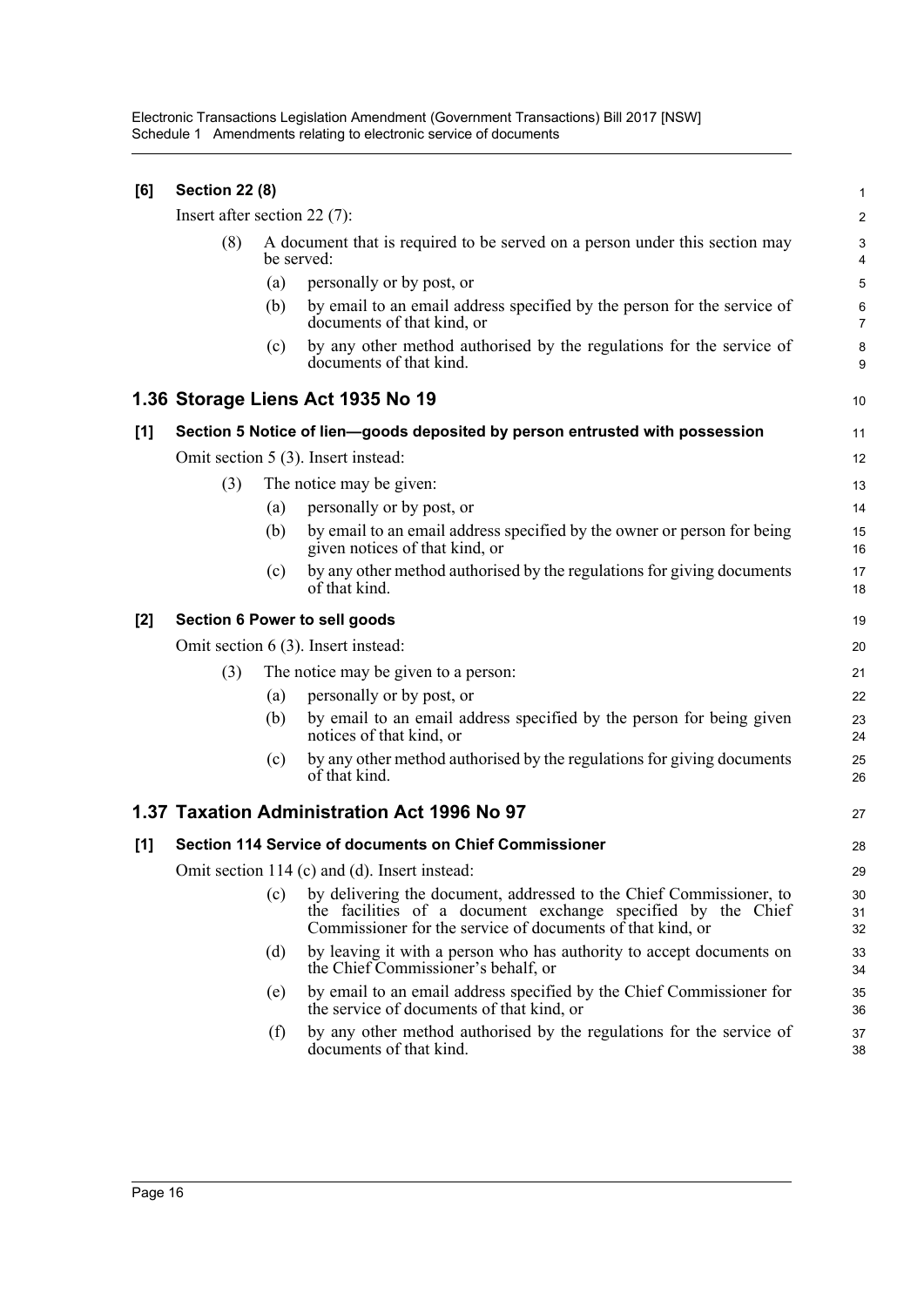| $[2]$ |                                 |      | Section 116 Service of documents by Chief Commissioner                                                                                                                    | 1                        |
|-------|---------------------------------|------|---------------------------------------------------------------------------------------------------------------------------------------------------------------------------|--------------------------|
|       |                                 |      | Omit section 116 (1) (d). Insert instead:                                                                                                                                 | $\overline{2}$           |
|       |                                 | (d)  | by delivering the document, addressed to the person, to the facilities of<br>a document exchange specified by the person for the service of<br>documents of that kind, or | 3<br>$\overline{4}$<br>5 |
|       |                                 | (d1) | by email to an email address specified by the person for the service of<br>documents of that kind, or                                                                     | 6<br>$\overline{7}$      |
|       |                                 | (d2) | by any other method authorised by the regulations for the service of<br>documents of that kind, or                                                                        | 8<br>9                   |
|       |                                 |      | 1.38 Uncollected Goods Act 1995 No 68                                                                                                                                     | 10                       |
|       | <b>Section 27</b>               |      |                                                                                                                                                                           | 11                       |
|       |                                 |      | Omit the section. Insert instead:                                                                                                                                         | 12                       |
|       | 27                              |      | <b>Service of notices</b>                                                                                                                                                 | 13                       |
|       |                                 |      | Any notice under this Part may be given to or served on the person:                                                                                                       | 14                       |
|       |                                 | (a)  | personally or by a letter addressed to the person and left at, or sent by<br>post to, the person's last known address, or                                                 | 15<br>16                 |
|       |                                 | (b)  | by email to an email address specified by the person for the service of<br>notices of that kind, or                                                                       | 17<br>18                 |
|       |                                 | (c)  | by any other method authorised by the regulations for the service of<br>notices of that kind.                                                                             | 19<br>20                 |
|       |                                 |      | 1.39 Very Fast Train (Route Investigation) Act 1989 No 44                                                                                                                 | 21                       |
| [1]   |                                 |      | Section 13 Rights conferred by permits                                                                                                                                    | 22                       |
|       |                                 |      | Omit "personally or by post" from section 13 (3).                                                                                                                         | 23                       |
| [2]   | Section 13 (3A)                 |      |                                                                                                                                                                           | 24                       |
|       | Insert after section 13 $(3)$ : |      |                                                                                                                                                                           | 25                       |
|       | (3A)                            |      | A notice that is required to be served on a person may be served:                                                                                                         | 26                       |
|       |                                 | (a)  | personally or by post, or                                                                                                                                                 | 27                       |
|       |                                 | (b)  | by email to an email address specified by the person for the service of<br>documents of that kind, or                                                                     | 28<br>29                 |
|       |                                 | (c)  | by any other method authorised by the regulations for the service of<br>documents of that kind.                                                                           | 30<br>31                 |
|       |                                 |      | 1.40 Veterinary Practice Act 2003 No 87                                                                                                                                   | 32                       |
| [1]   |                                 |      | Section 94 How notice is to be given                                                                                                                                      | 33                       |
|       |                                 |      | Omit section 94 (1). Insert instead:                                                                                                                                      | 34                       |
|       | (1)                             |      | A requirement of this Act that a person be given notice is a requirement that<br>the person be given notice:                                                              | 35<br>36                 |
|       |                                 | (a)  | personally or by post, or                                                                                                                                                 | 37                       |
|       |                                 | (b)  | by email to an email address specified by the person for service of<br>notices of that kind, or                                                                           | 38<br>39                 |
|       |                                 |      |                                                                                                                                                                           |                          |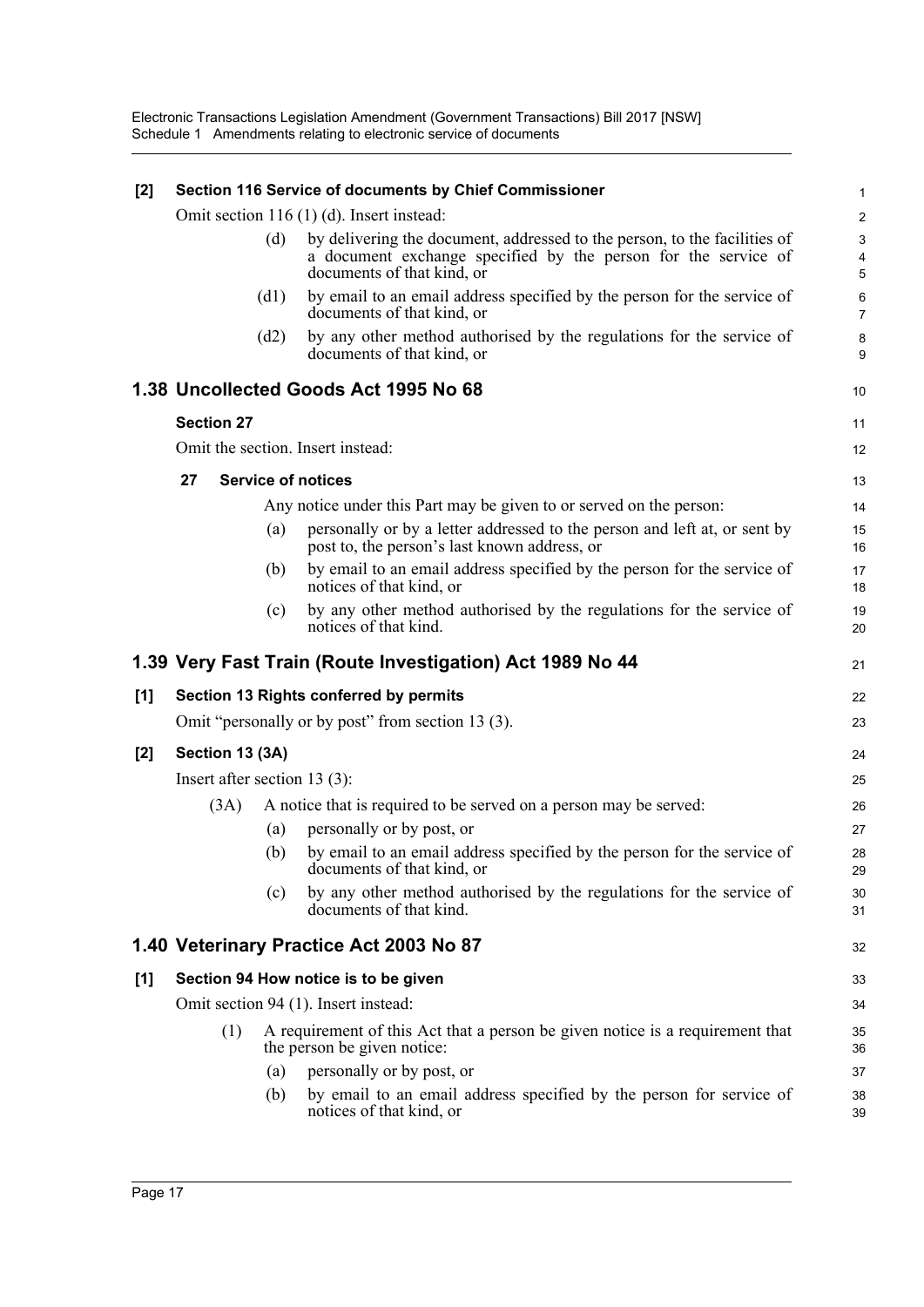| by any other method authorised by the regulations for the service of |
|----------------------------------------------------------------------|
| notices of that kind.                                                |

#### **[2] Section 95**

Omit the section. Insert instead:

#### **95 Service of documents on Board**

- (1) A document (other than a complaint made under Part 5) may be served on the Board:
	- (a) by leaving it at, or sending it by post to, any office of the Board, or
	- (b) by email to an email address specified by the Board for the service of documents of that kind, or
	- (c) by any other method authorised by the regulations for the service of documents of that kind.
- (2) This section does not affect the operation of any provision of law or of the rules of a court authorising a document to be served on the Board in any other manner.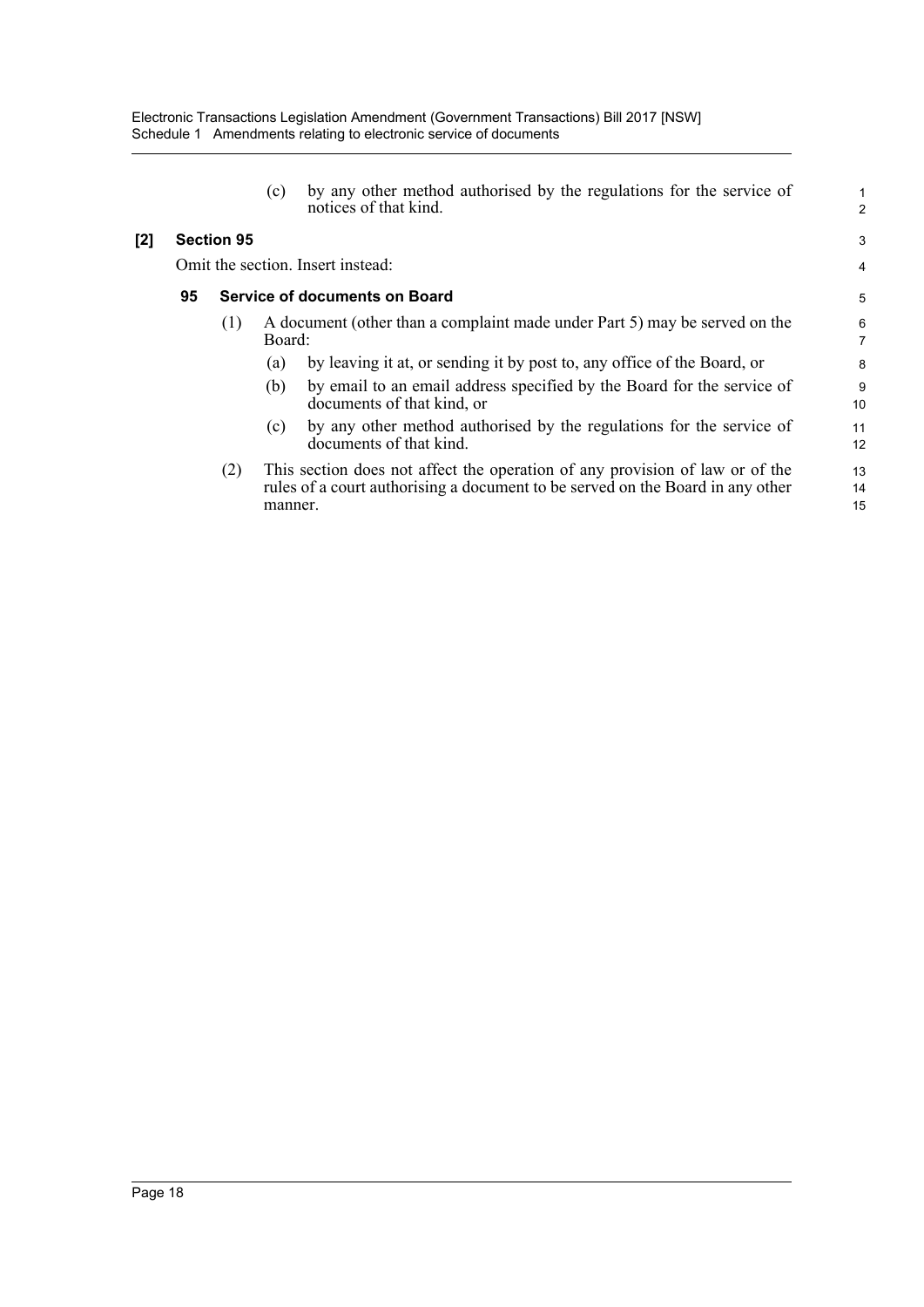<span id="page-22-0"></span>

|       | <b>Schedule 2</b>      |                                      | Amendments relating to statutory declarations                                                                                                                                                               | $\mathbf{1}$             |
|-------|------------------------|--------------------------------------|-------------------------------------------------------------------------------------------------------------------------------------------------------------------------------------------------------------|--------------------------|
| 2.1   |                        |                                      | <b>Associations Incorporation Act 2009 No 7</b>                                                                                                                                                             | 2                        |
|       |                        |                                      | <b>Section 72 Application for cancellation</b>                                                                                                                                                              | 3                        |
|       |                        | Omit section 72 (2). Insert instead: |                                                                                                                                                                                                             | 4                        |
|       | (2)                    |                                      | The application must be in the approved form.                                                                                                                                                               | $\overline{5}$           |
|       | (3)                    | website.                             | Without limiting the form that may be approved under subsection (2), the<br>approved form may be an electronic form accessible on a publicly available                                                      | 6<br>$\overline{7}$<br>8 |
|       | (4)                    | approved form.                       | A person who provides the Secretary with a statutory declaration setting out<br>particulars required by the approved form is taken to have done so in the                                                   | 9<br>10<br>11            |
| 2.2   |                        |                                      | <b>Conveyancers Licensing Act 2003 No 3</b>                                                                                                                                                                 | 12                       |
| $[1]$ |                        | behalf of another person             | Section 77 Secretary required to be notified where no money held or received on                                                                                                                             | 13<br>14                 |
|       |                        |                                      | Omit "make and lodge with the Secretary a statutory declaration to that effect".                                                                                                                            | 15                       |
|       |                        |                                      | Insert instead "notify the Secretary, in the form approved by the Secretary, of that fact".                                                                                                                 | 16                       |
| $[2]$ | <b>Section 77 (2)</b>  |                                      |                                                                                                                                                                                                             | 17                       |
|       |                        | Insert at the end of section 77:     |                                                                                                                                                                                                             | 18                       |
|       | (2)                    |                                      | Without limiting the form of notice that may be approved under subsection $(1)$ ,<br>the form may be an electronic form accessible on a publicly available website.                                         | 19<br>20                 |
| 2.3   |                        |                                      | Co-operative Housing and Starr-Bowkett Societies Act 1998 No 11                                                                                                                                             | 21                       |
| [1]   |                        | <b>Section 50 Registration</b>       |                                                                                                                                                                                                             | 22                       |
|       |                        |                                      | Omit section 50 $(2)$ (b) $(i)$ . Insert instead:                                                                                                                                                           | 23                       |
|       |                        | (i)                                  | a statement, in the form approved by the Registrar, to the effect<br>that the requirements of section 49 (Formation of co-operative<br>housing and Starr-Bowkett societies) have been complied with,<br>and | 24<br>25<br>26<br>27     |
| $[2]$ | <b>Section 50 (3)</b>  |                                      |                                                                                                                                                                                                             | 28                       |
|       | Omit the subsection.   |                                      |                                                                                                                                                                                                             | 29                       |
| [3]   | Section 50 (6) and (7) |                                      |                                                                                                                                                                                                             | 30                       |
|       |                        | Insert after section 50 $(5)$ :      |                                                                                                                                                                                                             | 31                       |
|       | (6)                    |                                      | Without limiting the form that may be approved under subsection $(2)$ (b) $(i)$ ,<br>the form may be an electronic form accessible on a publicly available website.                                         | 32<br>33                 |
|       | (7)                    | approved form.                       | A person who provides the Registrar with a statutory declaration setting out<br>the particulars required by the approved form is taken to have done so in the                                               | 34<br>35<br>36           |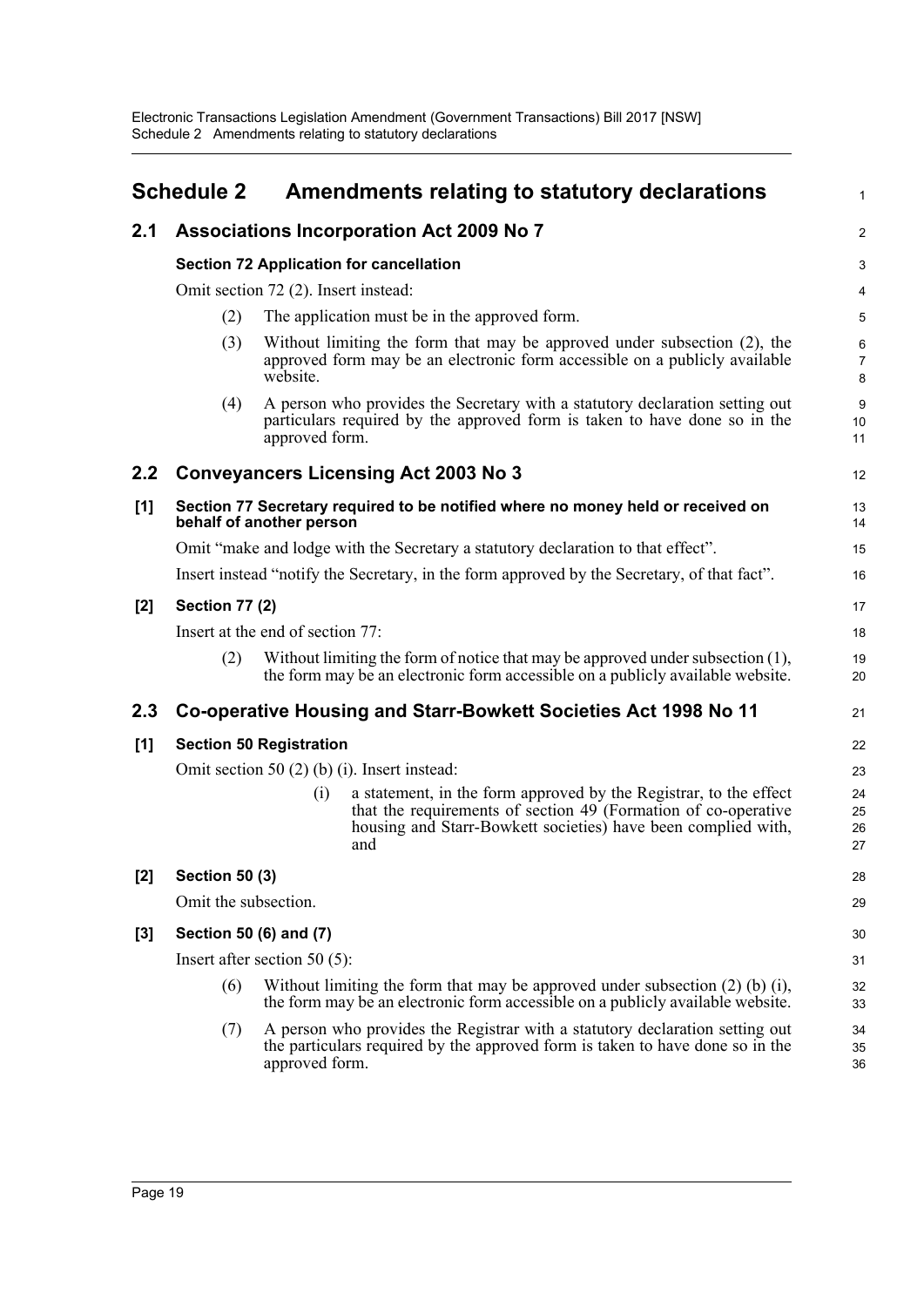Electronic Transactions Legislation Amendment (Government Transactions) Bill 2017 [NSW] Schedule 2 Amendments relating to statutory declarations

| 2.4    | Duties Act 1997 No 123                                                                       | 1                            |
|--------|----------------------------------------------------------------------------------------------|------------------------------|
| [1]    | Section 61 Transfers of property in connection with persons changing<br>superannuation funds | $\overline{\mathbf{c}}$<br>3 |
|        | Omit "a statutory declaration" from section 61 $(3)$ (e).                                    | 4                            |
|        | Insert instead "a declaration, in the approved form,".                                       | 5                            |
| $[2]$  | Section 68 Exemptions-break-up of marriages and other relationships                          | 6                            |
|        | Omit "a statement" from section 68 (4B).                                                     | 7                            |
|        | Insert instead "a declaration, in an approved form,".                                        | 8                            |
| $[3]$  | Section 68 (4B)                                                                              | 9                            |
|        | Omit ", in the form of a statutory declaration,".                                            | 10                           |
| [4]    | Section 68 (4B)                                                                              | 11                           |
|        | Omit "such statement". Insert instead "such declaration".                                    | 12                           |
| [5]    | <b>Section 78 Making of applications</b>                                                     | 13                           |
|        | Omit "statutory declaration" from section 78 (1). Insert instead "declaration".              | 14                           |
| [6]    | Section 163B Exemption-break-up of marriages and other relationships                         | 15                           |
|        | Omit "statement" from section 163B (5).                                                      | 16                           |
|        | Insert instead "declaration, in an approved form,".                                          | 17                           |
| $[7]$  | <b>Section 163B (5)</b>                                                                      | 18                           |
|        | Omit ", in the form of a statutory declaration,".                                            | 19                           |
| [8]    | <b>Section 163B (6)</b>                                                                      | 20                           |
|        | Omit "statement". Insert instead "declaration".                                              | 21                           |
| [9]    | <b>Section 267 Exemptions</b>                                                                | 22                           |
|        | Omit "a statement" from section 267 (9).                                                     | 23                           |
|        | Insert instead "a declaration, in the approved form,".                                       | 24                           |
| [10]   | <b>Section 267 (9)</b>                                                                       | 25                           |
|        | Omit ", in the form of a statutory declaration,".                                            | 26                           |
| $[11]$ | <b>Section 267 (9)</b>                                                                       | 27                           |
|        | Omit "such statement". Insert instead "such declaration".                                    | 28                           |
| 2.5    | <b>Fisheries Management (Aquaculture) Regulation 2012</b>                                    | 29                           |
| [1]    | Clause 44 Certified copy of lease or plan                                                    | 30                           |
|        | Omit "provision of a statutory declaration" from clause 44 (1) (b).                          | 31                           |
|        | Insert instead "supplying a notice, in the form approved by the Minister,"                   | 32                           |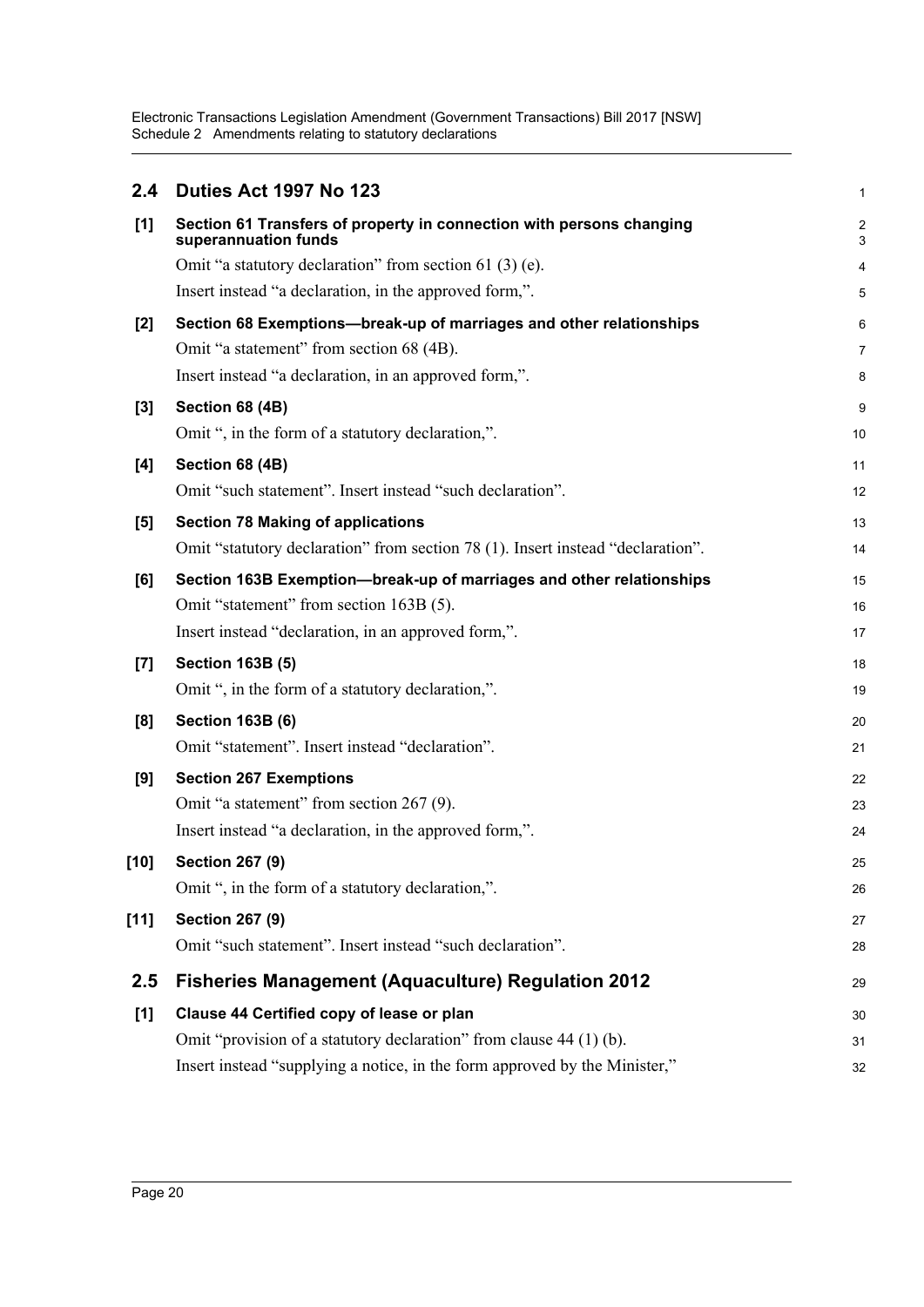Electronic Transactions Legislation Amendment (Government Transactions) Bill 2017 [NSW] Schedule 2 Amendments relating to statutory declarations

| [2] | Clause 44 (4) and (5)  |                                                                                                                                                                                                                               | $\mathbf{1}$             |
|-----|------------------------|-------------------------------------------------------------------------------------------------------------------------------------------------------------------------------------------------------------------------------|--------------------------|
|     |                        | Insert after clause $44$ (3):                                                                                                                                                                                                 | $\overline{c}$           |
|     | (4)                    | Without limiting the form of notice that may be approved under<br>subclause $(1)$ (b), the form may be an electronic form accessible on a publicly<br>available website.                                                      | $\mathbf{3}$<br>4<br>5   |
|     | (5)                    | A person who provides the Minister with a statutory declaration setting out the<br>circumstances in which the original document or plan was lost or destroyed is<br>taken to have done so in the approved form.               | 6<br>$\overline{7}$<br>8 |
| [3] |                        | Clause 47A Applications under Part 4-lost, destroyed or stolen lease documents                                                                                                                                                | 9                        |
|     |                        | Omit "statutory declaration". Insert instead "notice, in the form approved by the Minister,".                                                                                                                                 | 10                       |
| [4] |                        | Clause 47A (2) and (3)                                                                                                                                                                                                        | 11                       |
|     |                        | Insert at the end of clause 47A:                                                                                                                                                                                              | 12                       |
|     | (2)                    | Without limiting the form of notice that may be approved under subclause (1),<br>the form may be an electronic form accessible on a publicly available website.                                                               | 13<br>14                 |
|     | (3)                    | A person who provides the Minister with a statutory declaration setting out the<br>circumstances in which the original lease document or plan was lost, destroyed<br>or stolen is taken to have done so in the approved form. | 15<br>16<br>17           |
| 2.6 |                        | <b>Impounding Act 1993 No 31</b>                                                                                                                                                                                              | 18                       |
| [1] |                        | Section 27 General right to recover impounding fees and charges and damages                                                                                                                                                   | 19                       |
|     |                        | Omit "by statutory declaration to the impounding authority" from section $27(3)$ (a).                                                                                                                                         | 20                       |
|     |                        | Insert instead ", in the approved form, the impounding authority with".                                                                                                                                                       | 21                       |
| [2] | <b>Section 27 (4)</b>  |                                                                                                                                                                                                                               | 22                       |
|     |                        | Omit "such a statutory declaration, the person named in it".                                                                                                                                                                  | 23                       |
|     |                        | Insert instead "the name and address of the person who was in charge of the item<br>immediately before it was abandoned, the person named".                                                                                   | 24<br>25                 |
| [3] | Section 27 (8) and (9) |                                                                                                                                                                                                                               | 26                       |
|     |                        | Insert after section $27(7)$ :                                                                                                                                                                                                | 27                       |
|     | (8)                    | Without limiting the form that may be approved under subsection $(3)$ (a), the<br>form may be an electronic form accessible on a publicty available website.                                                                  | 28<br>29                 |
|     | (9)                    | A person who provides the impounding authority with a statutory declaration<br>containing the particulars required by the approved form is taken to have done<br>so in the approved form.                                     | 30<br>31<br>32           |
| 2.7 |                        | Landlord and Tenant (Amendment) Act 1948 No 25                                                                                                                                                                                | 33                       |
| [1] |                        | Section 5A Parts 2, 3, 4 and 5 not to apply to certain premises                                                                                                                                                               | 34                       |
|     |                        | Omit "and in the form of a statutory declaration" from section 5A (4).                                                                                                                                                        | 35                       |
|     |                        | Insert instead "in the form approved by and".                                                                                                                                                                                 | 36                       |
|     |                        |                                                                                                                                                                                                                               |                          |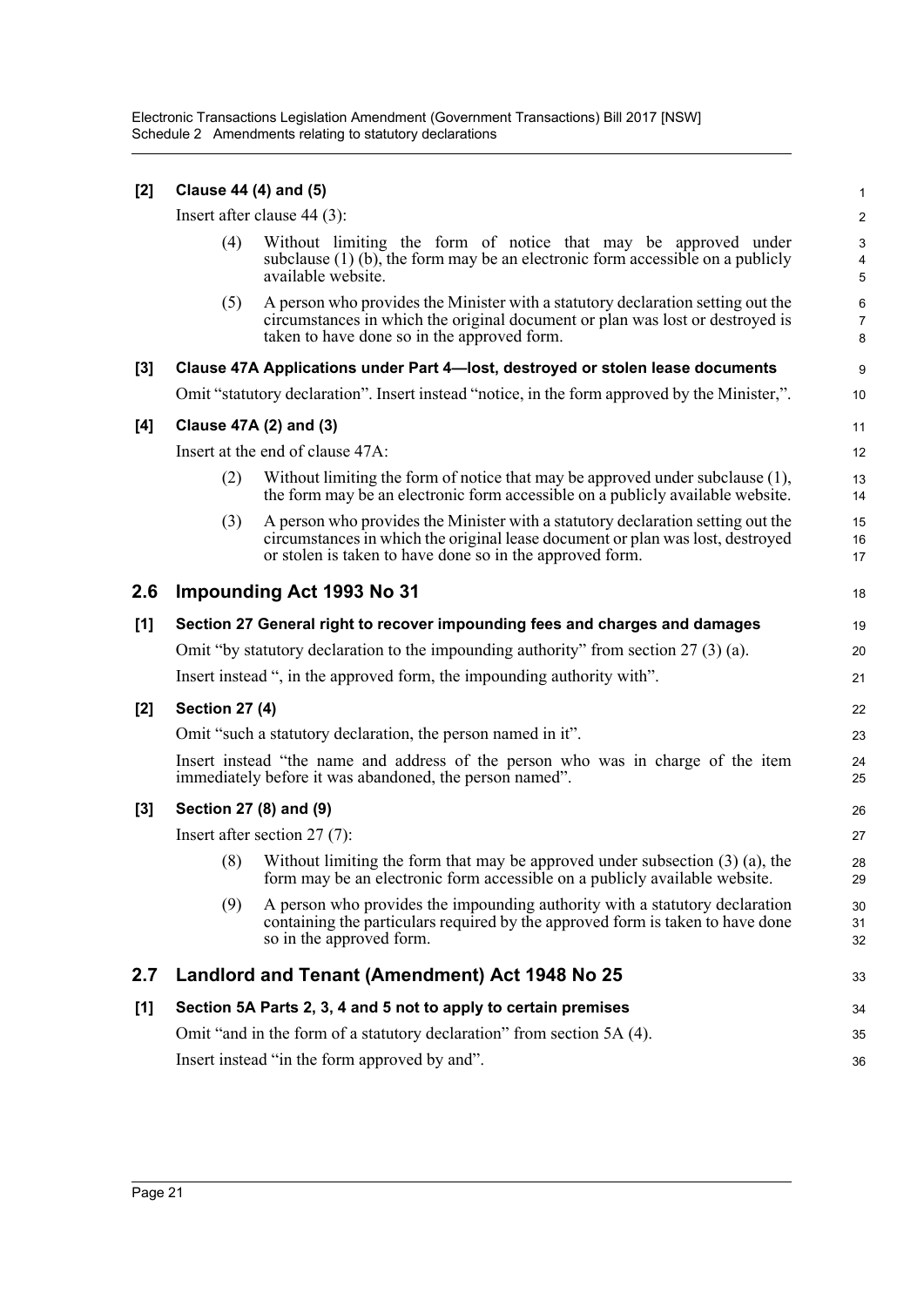Electronic Transactions Legislation Amendment (Government Transactions) Bill 2017 [NSW] Schedule 2 Amendments relating to statutory declarations

| [2]   |                          | Section 5A (4A) and (4B)                                                                                                                                                                                                                      | $\mathbf{1}$                            |
|-------|--------------------------|-----------------------------------------------------------------------------------------------------------------------------------------------------------------------------------------------------------------------------------------------|-----------------------------------------|
|       |                          | Insert after section $5A(4)$ :                                                                                                                                                                                                                | 2                                       |
|       | (4A)                     | Without limiting the form of notice that may be approved under subsection (4),<br>the form may be an electronic form accessible on a publicly available website.                                                                              | 3<br>4                                  |
|       | (4B)                     | A person who provides the Secretary with a statutory declaration the<br>particulars required by the approved form is taken to have done so in the<br>approved form.                                                                           | $\sqrt{5}$<br>$\,6\,$<br>$\overline{7}$ |
| 2.8   |                          | <b>Marine Estate Management Act 2014 No 72</b>                                                                                                                                                                                                | 8                                       |
| [1]   |                          | Section 69 Liability of vehicle owner for parking offences                                                                                                                                                                                    | 9                                       |
|       | section 69 (4) (a) (i).  | Omit "by statutory declaration to the authorised person referred to in the notice" from                                                                                                                                                       | 10<br>11                                |
|       |                          | Insert instead ", in the form required by the notice,".                                                                                                                                                                                       | 12                                      |
| $[2]$ | <b>Section 69 (5)</b>    |                                                                                                                                                                                                                                               | 13                                      |
|       |                          | Omit "statutory declaration" and "the declaration" wherever occurring.                                                                                                                                                                        | 14                                      |
|       |                          | Insert instead "form" and "the form", respectively.                                                                                                                                                                                           | 15                                      |
| $[3]$ | Section 69 (6) and (7)   |                                                                                                                                                                                                                                               | 16                                      |
|       |                          | Omit section 69 (6). Insert instead:                                                                                                                                                                                                          | 17                                      |
|       | (6)                      | Without limiting the form that may be required by the notice under<br>subsection (4), the required form may be an electronic form accessible at a<br>website specified in the notice.                                                         | 18<br>19<br>20                          |
|       | (7)                      | An owner of a vehicle who supplies a statutory declaration setting out the<br>name and address of the person who was in charge of the vehicle at all relevant<br>times relating to the offence is taken to have done so in the required form. | 21<br>22<br>23                          |
| 2.9   |                          | Payroll Tax Act 2007 No 21                                                                                                                                                                                                                    | 24                                      |
|       |                          | Section 54 Administrative requirements for exemption                                                                                                                                                                                          | 25                                      |
|       |                          | Omit "statutory declaration" wherever occurring. Insert instead "declaration in writing".                                                                                                                                                     | 26                                      |
|       |                          | 2.10 Pesticides Regulation 2009                                                                                                                                                                                                               | 27                                      |
| [1]   |                          | Clause 8R Replacement of lost, stolen, damaged or destroyed licences                                                                                                                                                                          | 28                                      |
|       | Omit clause $8R(2)$ (b). |                                                                                                                                                                                                                                               | 29                                      |
| $[2]$ | Clause $8R(8)$ and $(9)$ |                                                                                                                                                                                                                                               | 30                                      |
|       |                          | Insert after clause $8R(7)$ :                                                                                                                                                                                                                 | 31                                      |
|       | (8)                      | Without limiting subclause $(2)$ $(a)$ , the approved form may be an electronic<br>form accessible on a publicly available website.                                                                                                           | 32<br>33                                |
|       | (9)                      | A person who provides the Authority with a statutory declaration containing<br>the particulars required by the approved form is taken to have done so in the<br>approved form.                                                                | 34<br>35<br>36                          |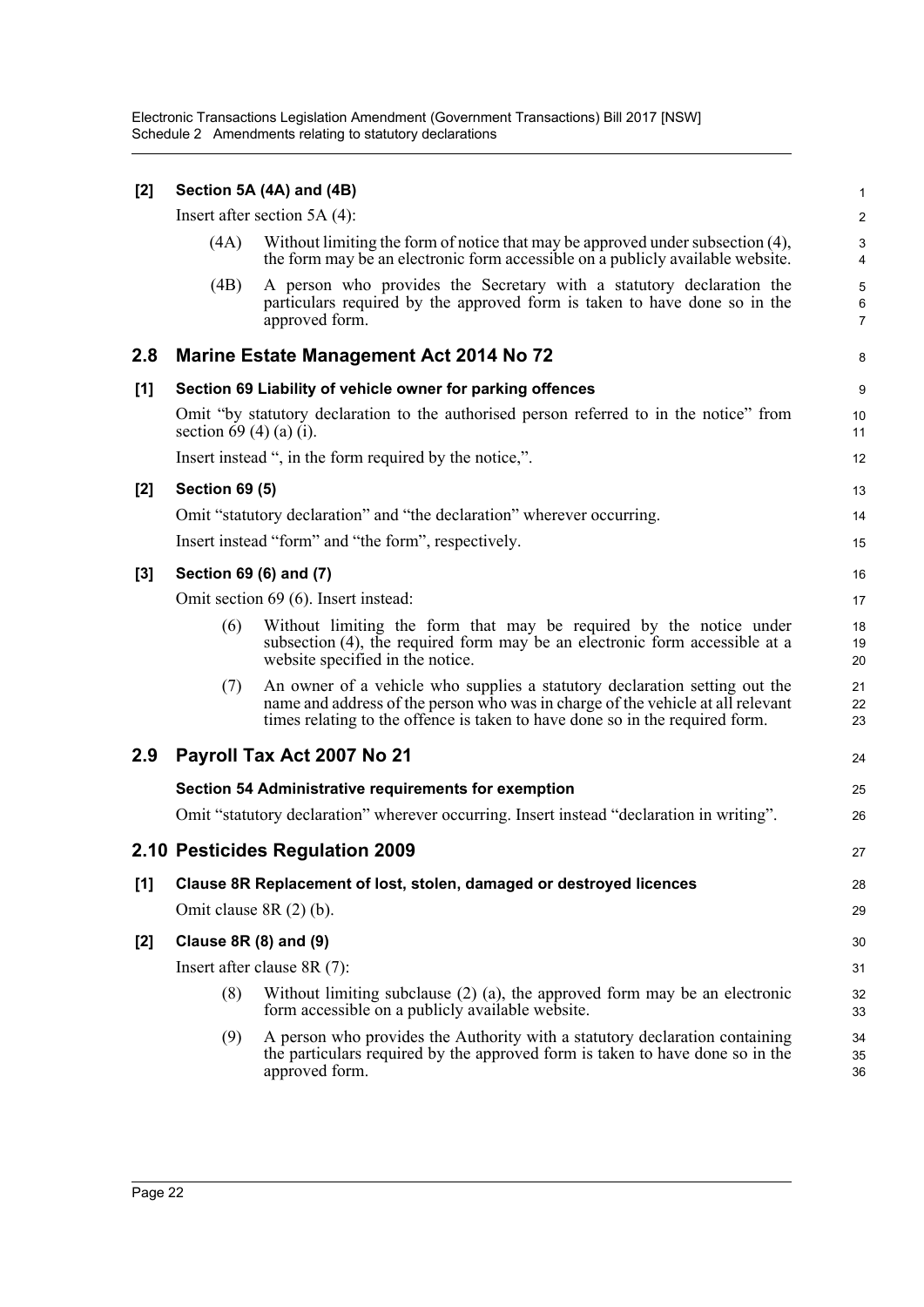compliance, with a law of the State.

#### **2.11 Protection of the Environment Operations (Noise Control) Regulation 2008 [1] Clause 20 Owners and drivers of motor vehicles and trailers involved in excess noise offences** Insert "or court attendance notice" after "summons" in clause 20 (4) (b). **[2] Clause 31 Liability of owner of vessel** Omit clause 31 (4). Insert instead: (4) The notice must be in the form of an approved nomination notice and: (a) if a penalty notice has been given for the offence—the notice must be given to an officer specified in the penalty notice for the purpose within 28 days after service of the penalty notice, and (b) if a court is dealing with the offence—the notice must be given to the informant within 28 days after service of the summons or court attendance notice for the offence. **Note.** Sections 307B and 307C of the *Crimes Act 1900* provide a maximum penalty of imprisonment for 2 years, or a fine of \$22,000, or both for giving false or misleading information, or providing false or misleading documents, in compliance, or purported 1  $\overline{2}$ 3 4 5 6 7 8 9 10 11 12 13 14 15 16 17

(5) Despite any other provision of this Regulation, an approved nomination notice may be provided by a person served with a penalty notice within 90 days of the notice being served on the person if the approved nomination notice is provided in the circumstances specified in section 23AA or 23AB of the *Fines Act 1996*.

- (6) If the owner of a vessel supplies an approved nomination notice to an officer or a prosecutor for the purposes of this clause, an officer or prosecutor may, by written notice served on the owner, require the owner to supply a statutory declaration for use in court proceedings that verifies the nomination contained in the approved nomination notice.
- (7) In this clause: *approved nomination notice* has the same meaning as in section 38 of the *Fines Act 1996*.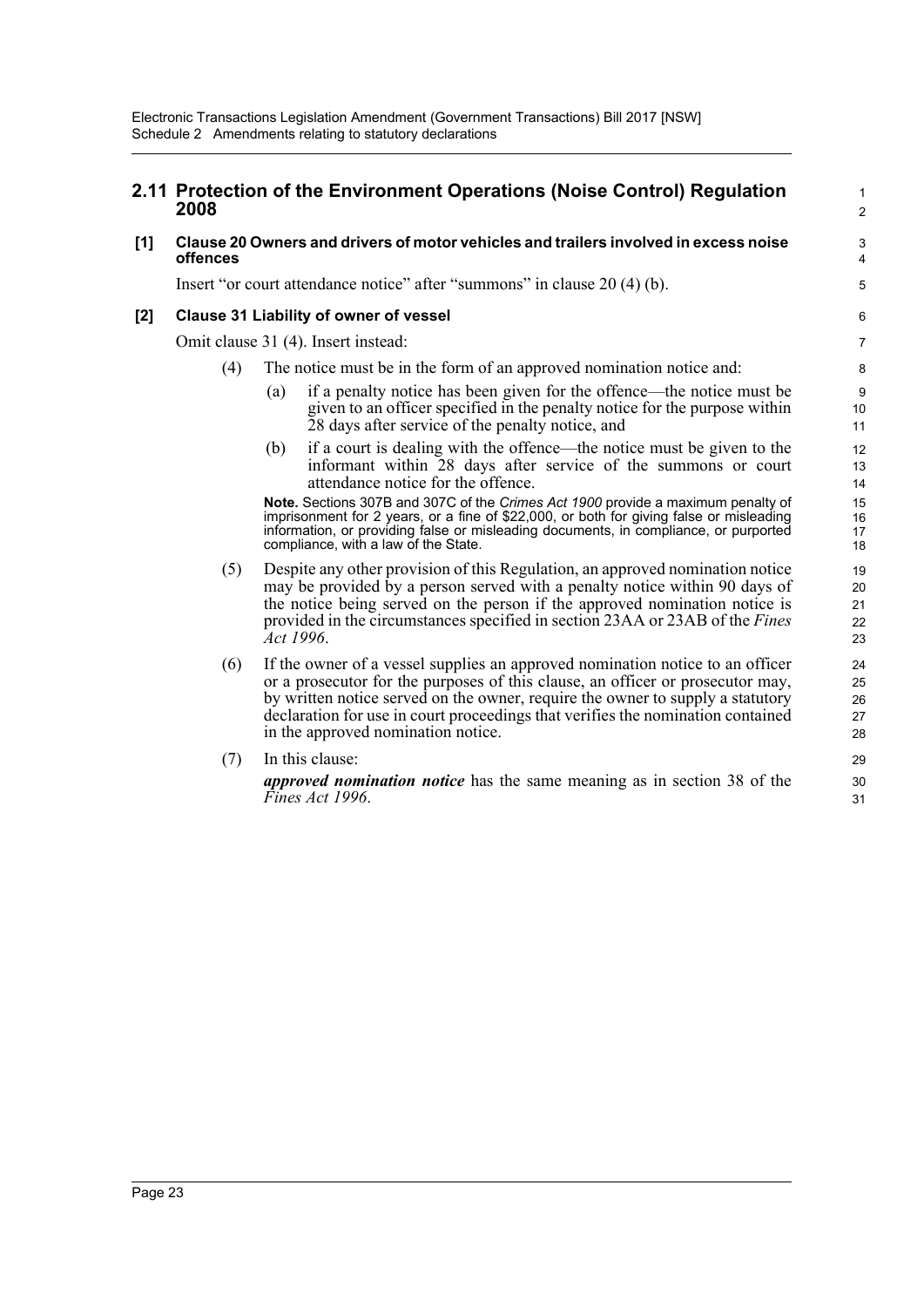<span id="page-27-0"></span>

| <b>Schedule 3</b> |                                                        |     | Amendments relating to online publication of<br>notices                                                                                                                                                                                                                                                                                                                                | $\mathbf{1}$<br>$\overline{2}$      |
|-------------------|--------------------------------------------------------|-----|----------------------------------------------------------------------------------------------------------------------------------------------------------------------------------------------------------------------------------------------------------------------------------------------------------------------------------------------------------------------------------------|-------------------------------------|
| 3.1               |                                                        |     | <b>Charitable Fundraising Act 1991 No 69</b>                                                                                                                                                                                                                                                                                                                                           | 3                                   |
|                   |                                                        |     | <b>Section 31 Revocation of authority</b>                                                                                                                                                                                                                                                                                                                                              | 4                                   |
|                   |                                                        |     | Omit section 31 (4). Insert instead:                                                                                                                                                                                                                                                                                                                                                   | 5                                   |
|                   | (4)                                                    |     | Notice of the revocation of an authority is to be published by the Minister in<br>at least one newspaper circulating throughout New South Wales (whether<br>published in print or on a publicly accessible website) or at least one publicly<br>accessible website that, in the opinion of the Minister, is appropriate to cause<br>the notice to come to the attention of the public. | 6<br>$\overline{7}$<br>8<br>9<br>10 |
| 3.2               |                                                        |     | Land Acquisition (Just Terms Compensation) Act 1991 No 22                                                                                                                                                                                                                                                                                                                              | 11                                  |
| [1]               | Section 19 Compulsory acquisition by notice in Gazette |     | 12                                                                                                                                                                                                                                                                                                                                                                                     |                                     |
|                   | Omit section 19 (2). Insert instead:                   |     |                                                                                                                                                                                                                                                                                                                                                                                        |                                     |
|                   | (2)                                                    |     | A copy of the acquisition notice is, if practicable, to be published:                                                                                                                                                                                                                                                                                                                  | 14                                  |
|                   |                                                        | (a) | in at least one newspaper circulating in the district in which the land is<br>situated (whether published in print or on a website), or                                                                                                                                                                                                                                                | 15<br>16                            |
|                   |                                                        | (b) | on at least one website that, in the opinion of the authority, is<br>appropriate to cause the notice to come to the attention of persons in the<br>district in which the land concerned is situated.                                                                                                                                                                                   | 17<br>18<br>19                      |
| [2]               |                                                        |     | Section 72 Manner of giving or serving notices or documents                                                                                                                                                                                                                                                                                                                            | 20                                  |
|                   |                                                        |     | Omit section 72 (2). Insert instead:                                                                                                                                                                                                                                                                                                                                                   | 21                                  |
|                   | (2)                                                    | If: |                                                                                                                                                                                                                                                                                                                                                                                        | 22                                  |
|                   |                                                        | (a) | an authority of the State is required or authorised under this Act to give<br>to or serve on the owner of land a notice or other document, and                                                                                                                                                                                                                                         | 23<br>24                            |
|                   |                                                        | (b) | the authority is unable after due inquiry to ascertain the owner's<br>whereabouts,                                                                                                                                                                                                                                                                                                     | 25<br>26                            |
|                   |                                                        |     | the notice or other document may be given or served by displaying the notice<br>or document in accordance with this section.                                                                                                                                                                                                                                                           | 27<br>28                            |
|                   | (2A)                                                   |     | For the purposes of subsection $(2)$ , a notice or document may be displayed by:                                                                                                                                                                                                                                                                                                       | 29                                  |
|                   |                                                        | (a) | placing it on a board or other structure in a conspicuous place on the<br>land to which it relates, or                                                                                                                                                                                                                                                                                 | 30<br>31                            |
|                   |                                                        | (b) | publishing a copy of it in a newspaper circulating in the district in which<br>the land is situated (whether published in print or on a website), or                                                                                                                                                                                                                                   | 32<br>33                            |
|                   |                                                        | (c) | publishing a copy of it on a website that, in the opinion of the authority,<br>is appropriate to cause the notice to come to the attention of persons in                                                                                                                                                                                                                               | 34<br>35                            |

the district in which the land is situated.

36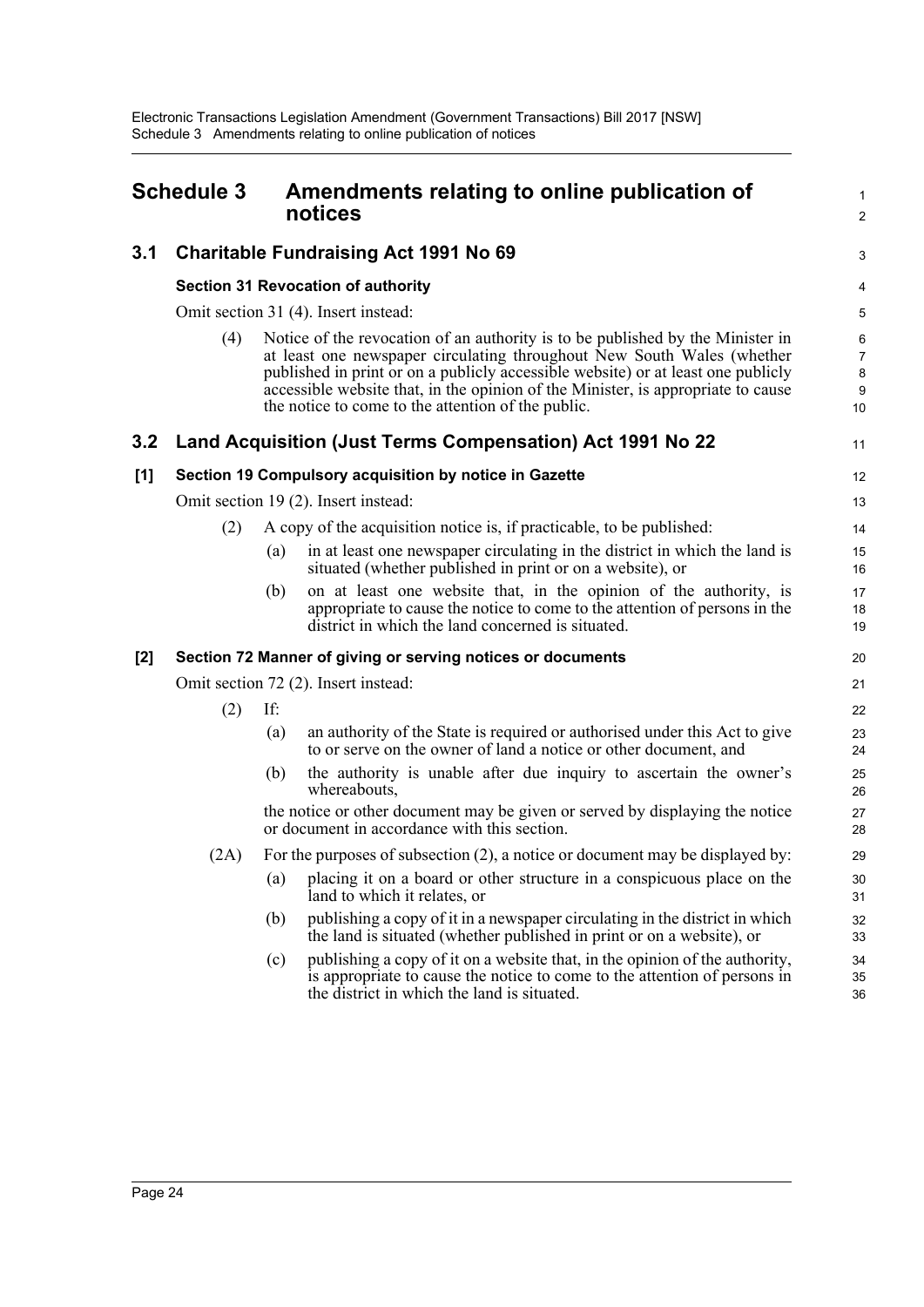### **3.3 Storage Liens Act 1935 No 19**

#### **Section 6 Power to sell goods**

Omit section 6 (5). Insert instead:

- (5) If charges are not paid on or before the day mentioned in the notice, an advertisement of the sale, describing the goods to be sold, and stating the time and place of the sale, is to be published:
	- (a) in a newspaper circulating in the locality where the sale is to be held (whether published in print or on a publicly accessible website), and
	- (b) in one metropolitan daily newspaper (whether published in print or on a publicly accessible website).
- (5A) The sale must not be held less than 14 days after the date of the first publication of the advertisement.

### **3.4 Uncollected Goods Act 1995 No 68**

#### **Section 22 Goods of between \$500 and \$5,000 in value**

Omit "a daily newspaper circulating generally throughout New South Wales" from section  $22(1)$ .

Insert instead "a newspaper circulating throughout New South Wales (whether published in print or on a publicly accessible website) or at least one publicly accessible website that, in the opinion of the Minister, is appropriate to cause the notice to come to the attention of the public".

20

13

14 15

1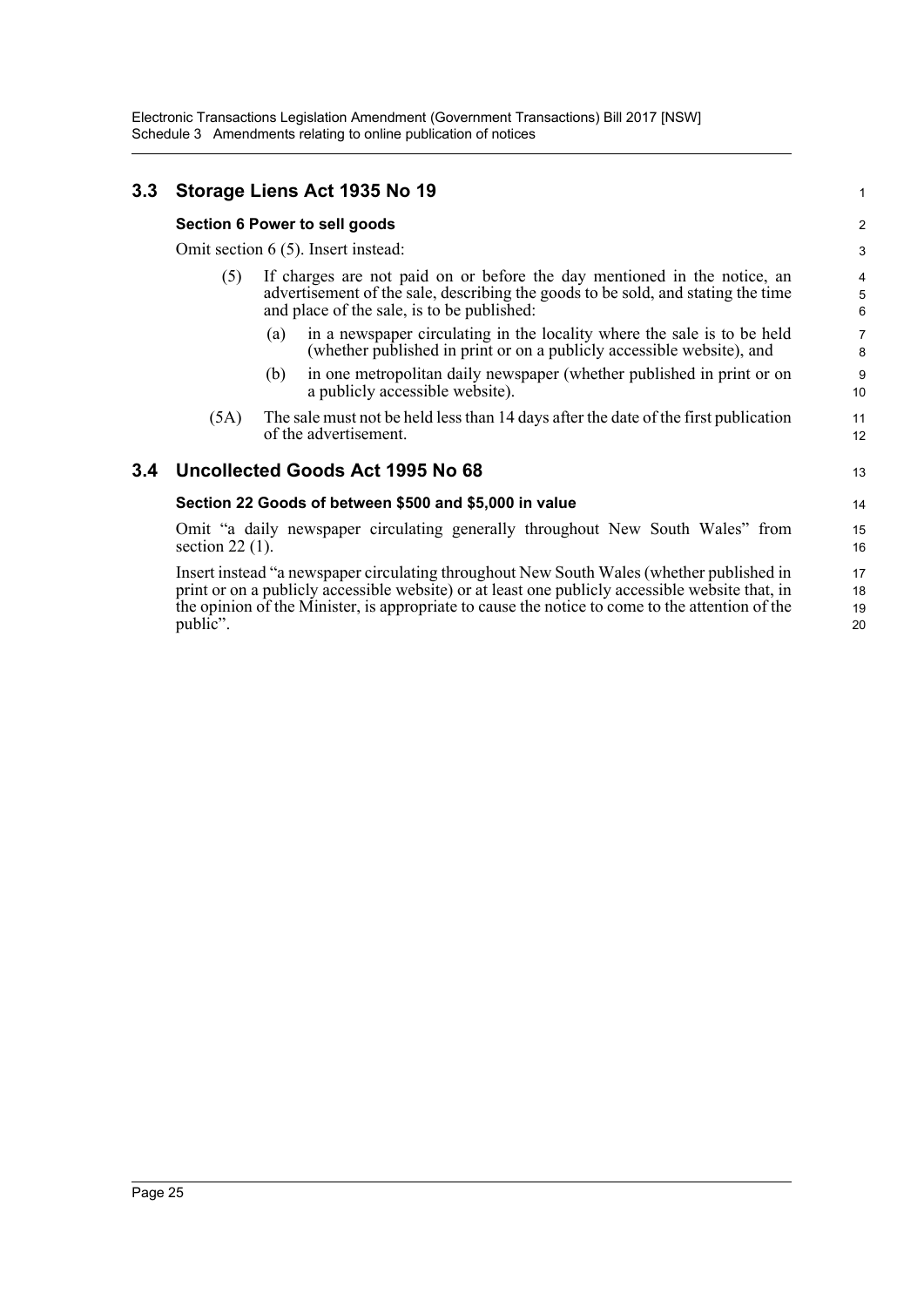<span id="page-29-0"></span>

|     | <b>Schedule 4</b><br>Amendments relating to outdated provisions                                                            | 1                   |
|-----|----------------------------------------------------------------------------------------------------------------------------|---------------------|
| 4.1 | <b>Conveyancers Licensing Act 2003 No 3</b>                                                                                | $\overline{2}$      |
|     | <b>Section 80 Duties of auditors</b><br>Omit "in the hands of" from section 80 (3). Insert instead "from".                 | 3<br>$\overline{4}$ |
| 4.2 | <b>Dust Diseases Tribunal Regulation 2013</b>                                                                              | 5                   |
| [1] | <b>Schedule 3 Forms</b><br>Omit "photocopy access to" from clause 2.11 of Form 1.<br>Insert instead "access to a copy of". | 6<br>7<br>8         |
| [2] | Schedule 3, Form 1<br>Omit "photocopy or faxed" from clause 2.11.                                                          | 9<br>10             |
| 4.3 | Property, Stock and Business Agents Act 2002 No 66                                                                         | 11                  |
|     | <b>Section 116 Duties of auditors</b><br>Omit "in the hands of" from section 116 (3). Insert instead "from".               | 12<br>13            |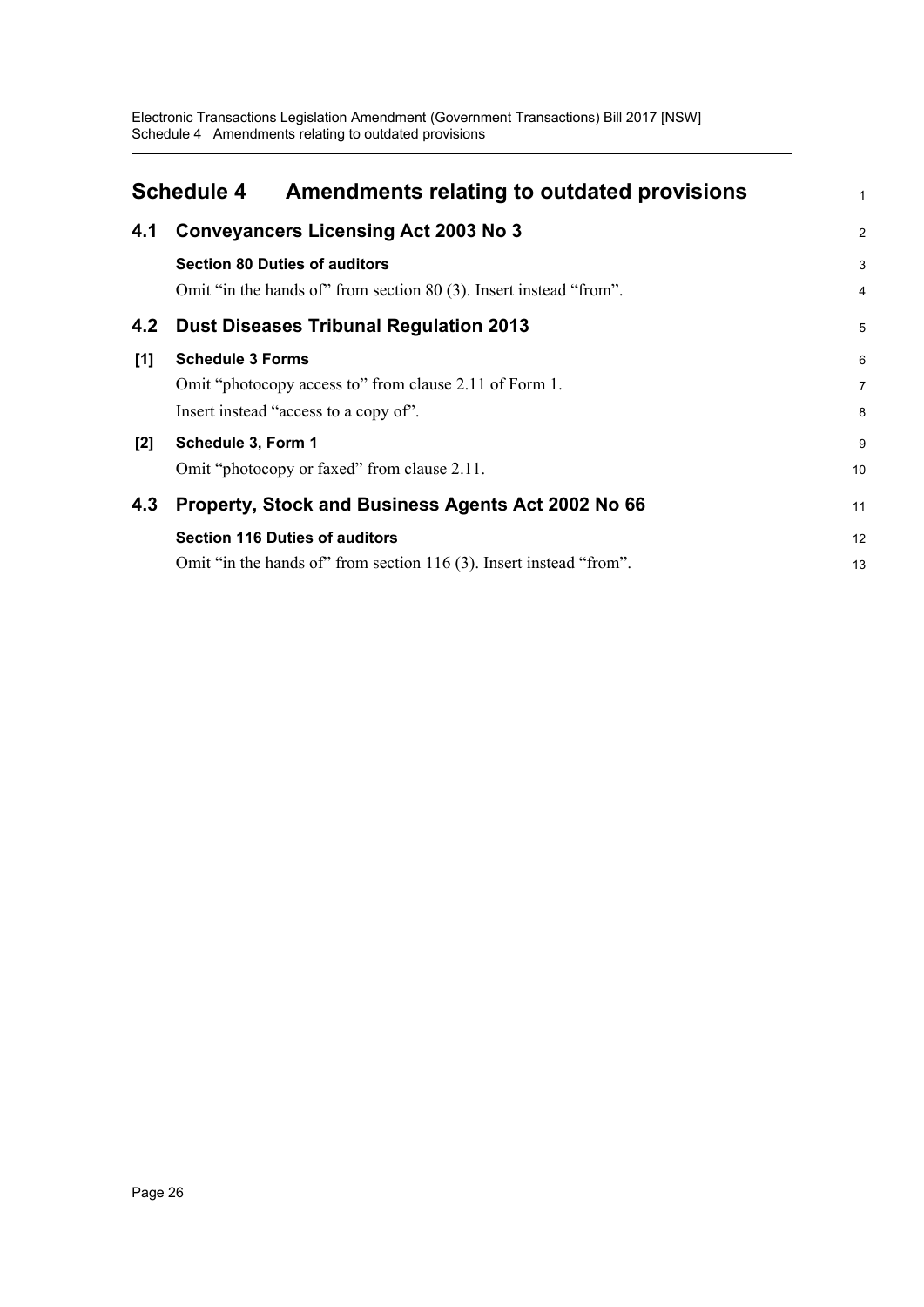<span id="page-30-0"></span>

| <b>Schedule 5</b> |     | <b>Amendment of Road Transport Act 2013 No 18</b><br>relating to digital driver licences                                                                                                                                                      |                |
|-------------------|-----|-----------------------------------------------------------------------------------------------------------------------------------------------------------------------------------------------------------------------------------------------|----------------|
| <b>Part 3.7</b>   |     |                                                                                                                                                                                                                                               |                |
|                   |     | Insert after Part 3.6:                                                                                                                                                                                                                        | 3<br>4         |
|                   |     |                                                                                                                                                                                                                                               |                |
|                   |     | Part 3.7 Digital driver licence trial                                                                                                                                                                                                         | 5              |
| 61A               |     | <b>Definitions</b>                                                                                                                                                                                                                            | 6              |
|                   |     | In this Part:                                                                                                                                                                                                                                 | 7              |
|                   |     | <b>Department</b> means the Department of Finance, Services and Innovation.<br>digital driver licence means a copy or extract of information (including a<br>photograph) from the NSW driver licence register relating to a participant that: | 8<br>9<br>10   |
|                   |     | is created by the Secretary, and<br>(a)                                                                                                                                                                                                       | 11             |
|                   |     | is displayed on a mobile phone or other electronic device, and<br>(b)                                                                                                                                                                         | 12             |
|                   |     | includes the following information:<br>(c)                                                                                                                                                                                                    | 13             |
|                   |     | details relating to the status of the person's driver licence,<br>(i)                                                                                                                                                                         | 14             |
|                   |     | a photograph of the person,<br>(ii)                                                                                                                                                                                                           | 15             |
|                   |     | any other information that the Secretary, after consulting with the<br>(iii)<br>Authority, considers appropriate.                                                                                                                             | 16<br>17       |
|                   |     | <i>digital driver licence trial</i> means the use and display of digital driver licences<br>in accordance with this Part.                                                                                                                     | 18<br>19       |
|                   |     | <i>participant</i> , in relation to the digital driver licence trial, means the holder of a<br>driver licence who:                                                                                                                            | 20<br>21       |
|                   |     | has consented to participate in the trial, and<br>(a)                                                                                                                                                                                         | 22             |
|                   |     | is approved by the Secretary, after consulting with the Authority, to<br>(b)<br>participate in the trial.                                                                                                                                     | 23<br>24       |
|                   |     | Secretary means the Secretary of the Department.                                                                                                                                                                                              | 25             |
| 61B               |     | Purpose of the digital driver licence trial                                                                                                                                                                                                   | 26             |
|                   | (1) | This Part facilitates a trial of the use of digital driver licences for the following<br>purposes:                                                                                                                                            | 27<br>28       |
|                   |     | testing prototype digital driver licences using information from the<br>(a)<br>NSW driver licence register,                                                                                                                                   | 29<br>30       |
|                   |     | allowing a participant to display a digital driver licence when the<br>(b)<br>participant is requested or required to provide the participant's driver<br>licence,                                                                            | 31<br>32<br>33 |
|                   |     | any other purpose prescribed by the statutory rules.<br>(c)                                                                                                                                                                                   | 34             |
|                   | (2) | Statutory rules may be made under this section only with the concurrence of<br>each of the following Ministers:                                                                                                                               | 35<br>36       |
|                   |     | Minister for Police,<br>(a)                                                                                                                                                                                                                   | 37             |
|                   |     | Minister for Finance, Services and Property,<br>(b)                                                                                                                                                                                           | 38             |
|                   |     | Minister for Roads, Maritime and Freight.<br>(c)                                                                                                                                                                                              | 39             |
| 61C               |     | Duration of digital driver licence trial                                                                                                                                                                                                      | 40             |
|                   | (1) | The digital driver licence trial ends on:                                                                                                                                                                                                     | 41             |
|                   |     | the day that is 12 months after the day on which this Part commences, or<br>(a)                                                                                                                                                               | 42             |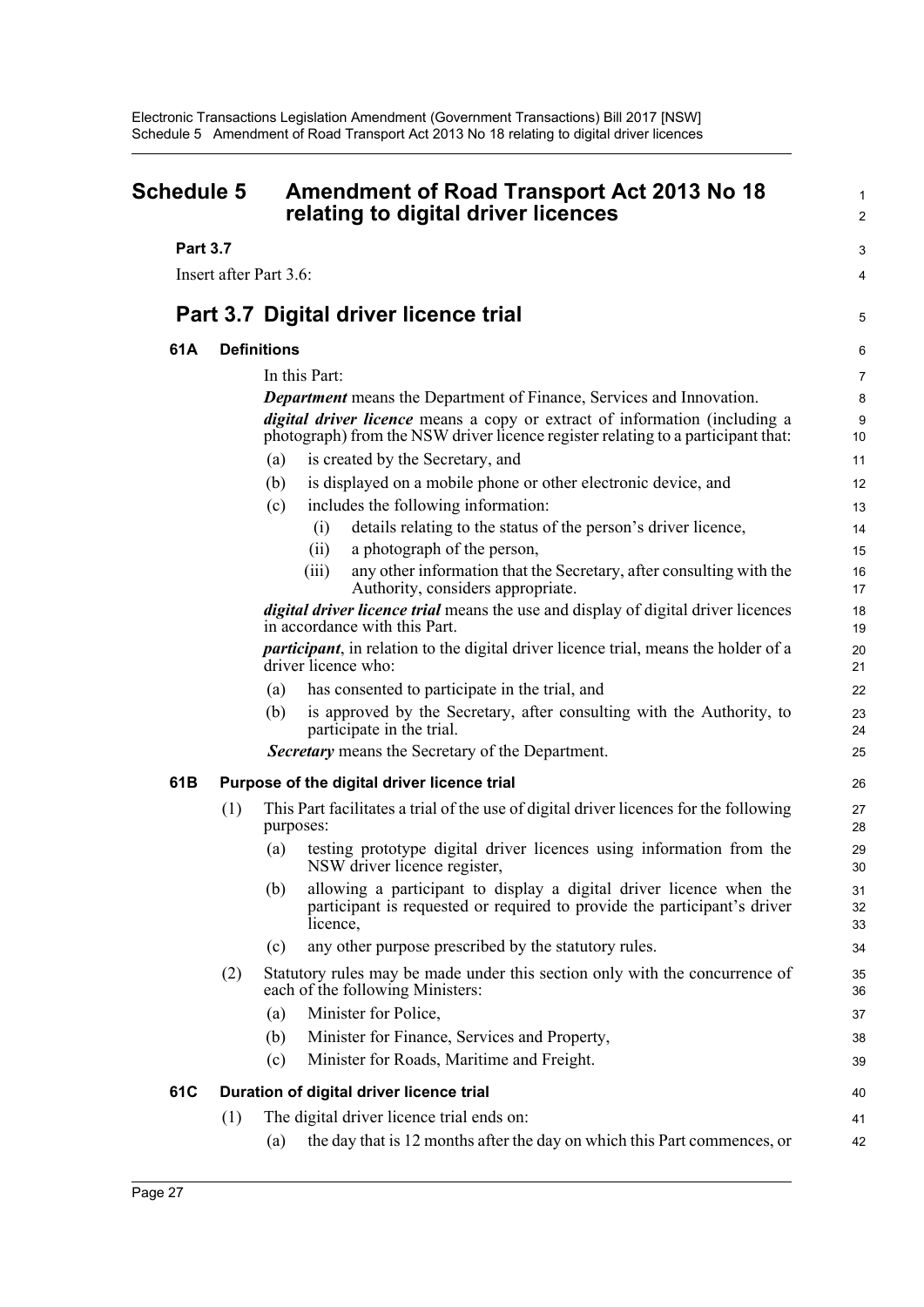|     |     | any other day, that may be specified by the Minister, by notice<br>(b)<br>published in the Gazette.                                                                                                                                                                                                                                                                                                                              | 1<br>$\overline{\mathbf{c}}$     |  |  |  |
|-----|-----|----------------------------------------------------------------------------------------------------------------------------------------------------------------------------------------------------------------------------------------------------------------------------------------------------------------------------------------------------------------------------------------------------------------------------------|----------------------------------|--|--|--|
|     | (2) | A notice may be given under this section only if:                                                                                                                                                                                                                                                                                                                                                                                | 3                                |  |  |  |
|     |     | the day specified in the notice for the end of the digital driver licence<br>(a)<br>trial is:                                                                                                                                                                                                                                                                                                                                    | $\overline{4}$<br>5              |  |  |  |
|     |     | (i)<br>not more than 2 years after the commencement of this Part, and                                                                                                                                                                                                                                                                                                                                                            | 6                                |  |  |  |
|     |     | not less than 30 days after the day on which the notice is<br>(ii)<br>published, and                                                                                                                                                                                                                                                                                                                                             | $\overline{7}$<br>8              |  |  |  |
|     |     | the notice is published before the end of the trial, and<br>(b)                                                                                                                                                                                                                                                                                                                                                                  | 9                                |  |  |  |
|     |     | (c)<br>the following Ministers consent to the giving of the notice:<br>Minister for Police,<br>(i)                                                                                                                                                                                                                                                                                                                               | 10<br>11                         |  |  |  |
|     |     | Minister for Finance, Services and Property,<br>(ii)                                                                                                                                                                                                                                                                                                                                                                             | 12                               |  |  |  |
|     |     | (iii)<br>Minister for Roads, Maritime and Freight.                                                                                                                                                                                                                                                                                                                                                                               | 13                               |  |  |  |
| 61D |     | Use of digital driver licence                                                                                                                                                                                                                                                                                                                                                                                                    | 14                               |  |  |  |
|     | (1) | A participant may use or display the participant's digital driver licence for the<br>purposes of the digital driver licence trial.                                                                                                                                                                                                                                                                                               | 15<br>16                         |  |  |  |
|     | (2) | However, a person to whom a digital driver licence is displayed may, if<br>authorised by this or any other Act or law to require a person to produce a<br>driver licence, require the participant to produce the driver licence issued to<br>the person by the Authority.                                                                                                                                                        | 17<br>18<br>19<br>20             |  |  |  |
|     | (3) | A digital driver licence is not, for the purposes of this or any other Act or law,<br>a driver licence and nothing in this Part affects a requirement under this or any<br>other Act or law to hold, carry or produce a driver licence.                                                                                                                                                                                          | 21<br>22<br>23                   |  |  |  |
|     | (4) | Any Act or law that authorises a police officer or person authorised in writing<br>by the Authority, or any other person, to seize a driver licence does not extend<br>to a mobile phone or other electronic device on which a digital driver licence<br>is displayed.                                                                                                                                                           | 24<br>25<br>26<br>27             |  |  |  |
|     | (5) | Nothing in this section requires a person to whom a digital driver licence is<br>displayed to accept the digital driver licence, or any information contained in<br>it, as a substitute for the person's driver licence.                                                                                                                                                                                                         | 28<br>29<br>30                   |  |  |  |
|     | (6) | A person does not commit an offence under this or any other Act or law arising<br>from the person's use of a mobile phone if the mobile phone was used only for<br>the purpose of displaying the person's digital driver licence to a police officer<br>when requested to do so by the police officer.<br>Note. Rules 300 and 300-1 of the Road Rules 2014 provide for the use of mobile<br>phones by drivers of motor vehicles. | 31<br>32<br>33<br>34<br>35<br>36 |  |  |  |
| 61E |     | Participation subject to conditions                                                                                                                                                                                                                                                                                                                                                                                              |                                  |  |  |  |
|     | (1) | A person's authorisation to participate in the digital driver licence trial is<br>subject to such terms and conditions (if any) as may be determined by the<br>Secretary.                                                                                                                                                                                                                                                        | 38<br>39<br>40                   |  |  |  |
|     | (2) | Without limiting subsection (1), the terms and conditions applying to<br>participation in the digital driver licence trial may include restrictions on<br>purposes for which the digital driver licence may be used or displayed by a<br>participant.                                                                                                                                                                            | 41<br>42<br>43<br>44             |  |  |  |
|     | (3) | The Secretary may, if satisfied that a participant has contravened a term or<br>condition of participation in the digital driver licence trial:                                                                                                                                                                                                                                                                                  | 45<br>46                         |  |  |  |
|     |     |                                                                                                                                                                                                                                                                                                                                                                                                                                  |                                  |  |  |  |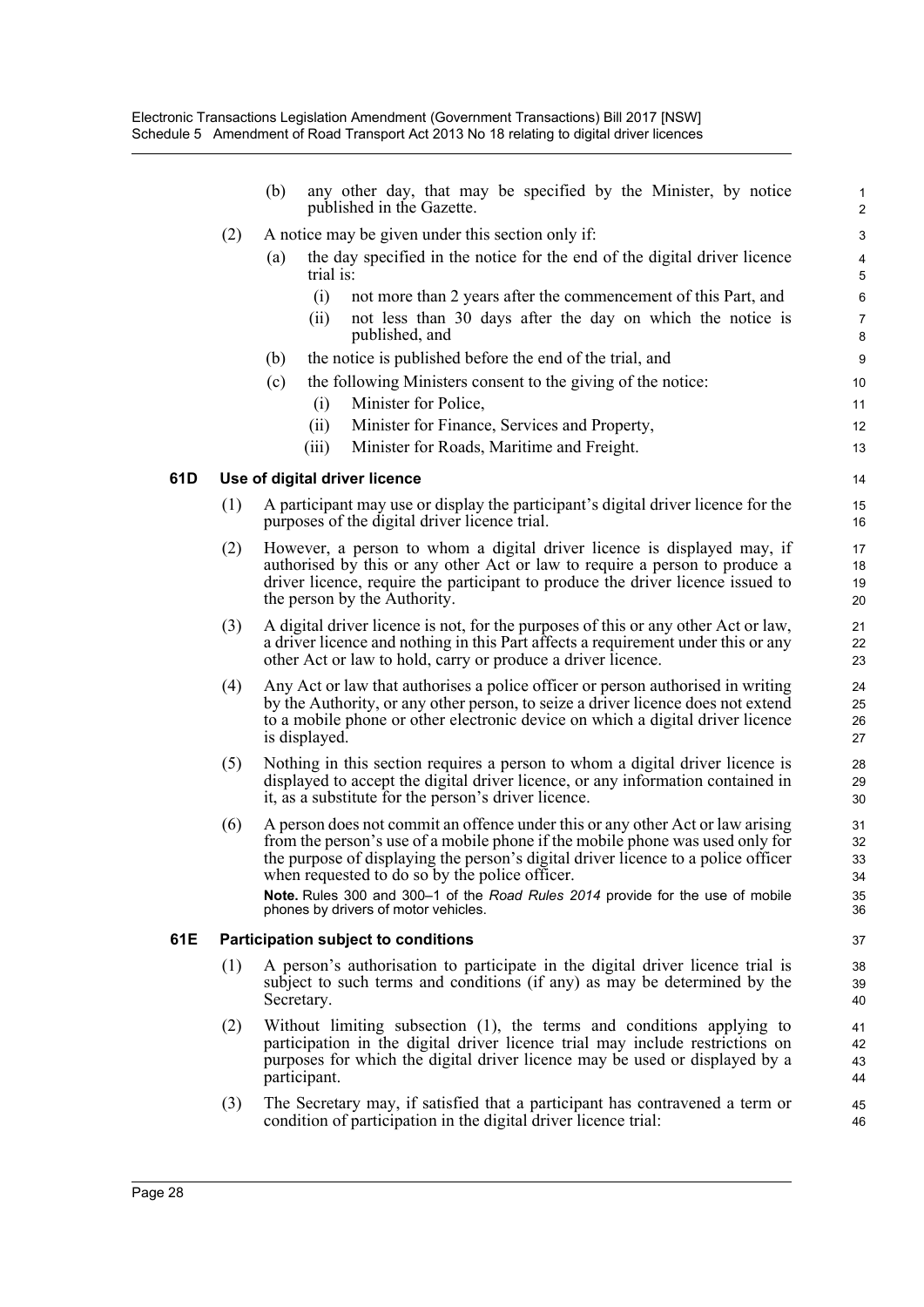|     |                                            | (a)                                                                                                                                   | notify the participant of the contravention, or                                                                                                                                                                                                                                                                                | $\mathbf{1}$                        |  |
|-----|--------------------------------------------|---------------------------------------------------------------------------------------------------------------------------------------|--------------------------------------------------------------------------------------------------------------------------------------------------------------------------------------------------------------------------------------------------------------------------------------------------------------------------------|-------------------------------------|--|
|     |                                            | (b)                                                                                                                                   | by notice given to the participant, revoke the participant's authorisation<br>to participate in the digital driver licence trial.                                                                                                                                                                                              | $\boldsymbol{2}$<br>3               |  |
| 61F | <b>Security of digital driver licences</b> |                                                                                                                                       |                                                                                                                                                                                                                                                                                                                                |                                     |  |
|     | (1)                                        |                                                                                                                                       | Despite section 30 and Part 3.5, the Authority may use and release information<br>(including photographs) in the NSW driver licence register to the Secretary,<br>the Chief Executive Officer of Service NSW or a participant in the digital<br>driver licence trial, if the release of the information is for the purpose of: | 5<br>$\,6\,$<br>$\overline{7}$<br>8 |  |
|     |                                            | (a)                                                                                                                                   | creating a digital driver licence, or                                                                                                                                                                                                                                                                                          | 9                                   |  |
|     |                                            | (b)                                                                                                                                   | enabling a participant to use or display a digital driver licence.                                                                                                                                                                                                                                                             | 10                                  |  |
|     | (2)                                        |                                                                                                                                       | Information that is released under this section that is of a personal nature or<br>that has commercial sensitivity for the person to whom it relates:                                                                                                                                                                          | 11<br>12                            |  |
|     |                                            | (a)                                                                                                                                   | may be disclosed to the Secretary, the Chief Executive Officer of<br>Service NSW and the participant to whom it relates, and                                                                                                                                                                                                   | 13<br>14                            |  |
|     |                                            | (b)                                                                                                                                   | must not be used or released otherwise than for the purposes of the<br>digital driver licence trial.                                                                                                                                                                                                                           | 15<br>16                            |  |
| 61G | <b>Delegation</b>                          |                                                                                                                                       |                                                                                                                                                                                                                                                                                                                                | 17                                  |  |
|     |                                            | The Secretary may delegate the exercise of any function of the Secretary under<br>this Part (other than this power of delegation) to: |                                                                                                                                                                                                                                                                                                                                | 18<br>19                            |  |
|     |                                            | (a)                                                                                                                                   | any person employed in the Department, or                                                                                                                                                                                                                                                                                      | 20                                  |  |
|     |                                            | (b)                                                                                                                                   | any person, or any class of persons, authorised for the purposes of this<br>section by the statutory rules.                                                                                                                                                                                                                    | 21<br>22                            |  |